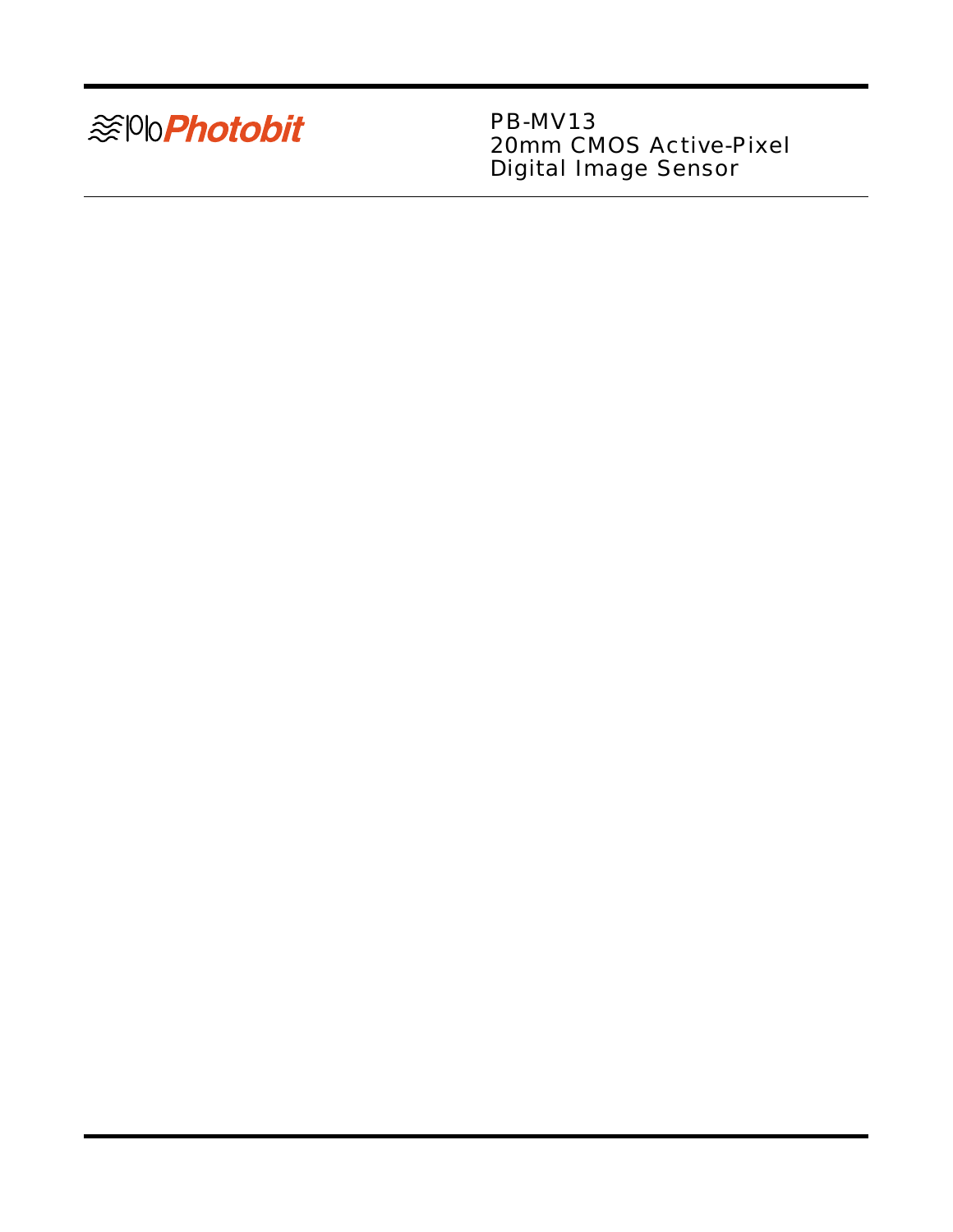©2000 Photobit Corporation. All rights reserved.

Photobit, the wave and binary symbol, and Behind Every Great Digital Image are registered trademarks, and TrueBit, TrueColor, TrueSNAP (Shuttered-Node Active Pixel), Fully Flexible Open Architecture, Serial Host Interface Port, and Leading the Active Pixel Revolution are trademarks, of Photobit Corporation in the United States and other countries. I2C is a proprietary interface bus and trademark of Philips Semiconductors. Other trademarks referenced are the property of their respective owners and are used to identify specific products or services.

Photobit products are protected under U.S. Patents 5,471,515; 5,793,322; 5,841,126; 5,880,691; 5,886,659; 5,887,049; 5,909,026; 5,949,483; 5,952,645; 5,990,506; 5,995,163; 6,005,619; 6,021,172; 6,043,690; and 6,049,247. Other U.S. and foreign patents are pending. Photobit conveys no license under its patents, copyrights, or mask work rights, or any rights of others; nor does Photobit represent that products shown or described herein are free from patent infringement or from any third-party right.

Photobit products are not intended for use in medical radiography or life support appliances, devices, or systems. Use of a Photobit product in such applications without the written consent of Photobit is prohibited.

Photobit assumes no obligation to correct any errors contained herein or to advise any user of this text of any correction, if such be made. Photobit assumes no liability for the accuracy or correctness of any engineering or software support or assistance provided to a user.

Written and designed at Photobit Corporation, 135 North Los Robles Avenue, 7th Floor, Pasadena, California 91101, U.S.A. Telephone (626) 683-2200. Fax (626) 683-2220. www.photobit.com

Printed in the United States of America.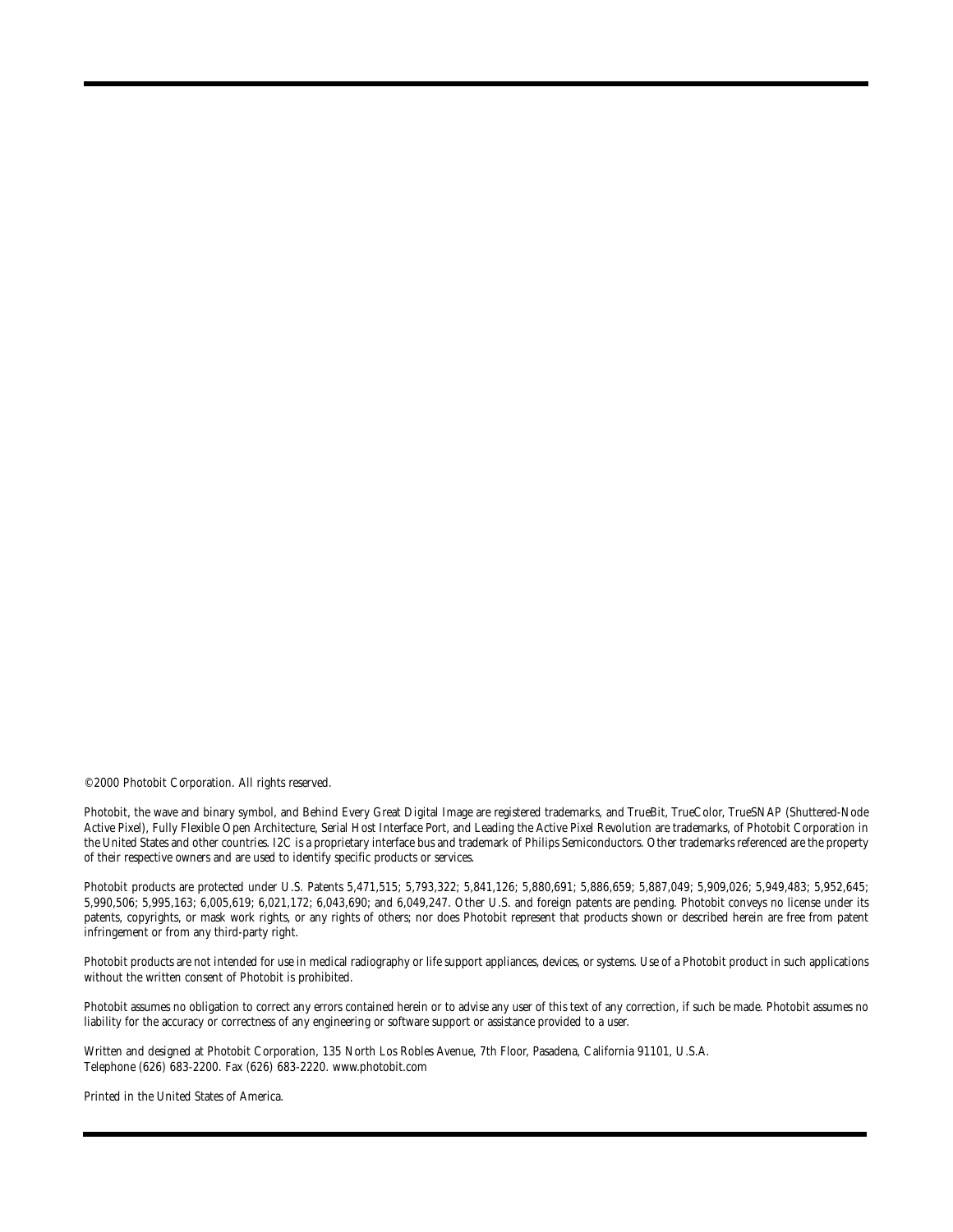# <sup>≋®</sup>®Photobit

## PB-MV13 20mm CMOS Active-Pixel Digital Image Sensor

#### August 2000 (Version 1.0) **Product Specification**

#### **Contents**

| 1.1              |                              |
|------------------|------------------------------|
| 1.2              |                              |
|                  |                              |
| 2.1              |                              |
| 2.2              |                              |
| 2.3              | External Control Sequence  8 |
| 2.4              | Electronic Shutter  13       |
| 2.5              |                              |
| $2.6\,$          | Board Connections  21        |
| 2.7              | Electrical Specification  22 |
|                  |                              |
| 3.1              |                              |
| 3.2 <sub>1</sub> |                              |
| 3.3              |                              |
|                  |                              |
| 4.1              |                              |
|                  |                              |



#### 1.0 Introduction

- Photons-to-bits data stream
- 1280H x 1024V image resolution
- $\blacksquare$  TrueSNAP<sup>M</sup> (Shuttered-Node Active Pixel) freeze-frame electronic shutter
- 500+ frames per second
- 12-micron square active pixels
- **Monochrome or color**
- 10 parallel digital output ports
- $\sim 500$  mW maximum power dissipation @ 500 fps
- On-chip TrueBit<sup>®</sup> Noise Cancellation
- **Photobit<sup>®</sup> TrueColor<sup>™</sup> Image Fidelity**
- On-chip 10-bit analog-to-digital converters
- 3.3-volt operation

#### 1.1 Features

The PB-MV13 is a 1280H x 1024V (1.31 megapixel) CMOS digital image sensor capable of 500 frames $per-second$  (fps) operation. Its TrueSNAP<sup> $M$ </sup> electronic shutter allows simultaneous exposure of the entire pixel array. Available in color or monochrome, the sensor has on-chip 10-bit analog-to-digital converters (ADCs), which are self-calibrating, and a fully digital interface. The chip's input clock rate is 66 MHz at approximately 500 fps, providing compatibility with many off-the-shelf interface components.

The sensor has ten (10) 10-bit-wide digital output ports. Its open architecture design provides access to internal operations. ADC timing and pixel-read control are integrated on-chip. At 60 fps, the sensor dissipates less than 150 mW, and at 500 fps less than 500 mW; it operates on a 3.3V supply. Pixel size is 12 microns square and digital responsivity is 1000 bits per lux-second.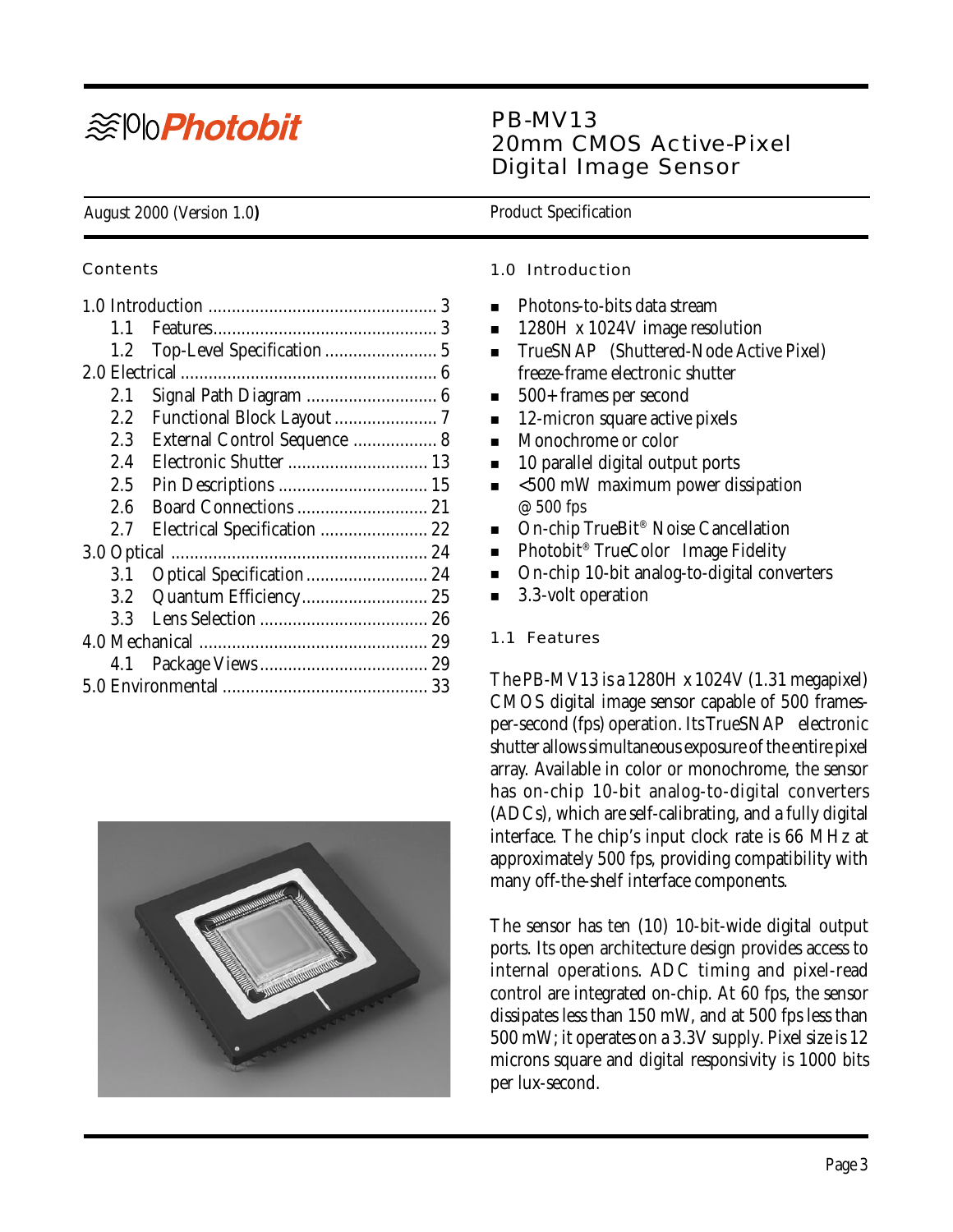## 1.1 Features (continued)

The PB-MV13 CMOS image sensor has an open architecture to provide access to its internal operations. A complete camera system can be built by using the chip in conjunction with the following external devices:

- An FPGA/CPLD/ASIC controller, to manage the timing signals needed for sensor operation.
- A 20mm diagonal lens.
- Biasing circuits and bypass capacitors.



**A Camera System Using the PB-MV13 CMOS Image Sensor**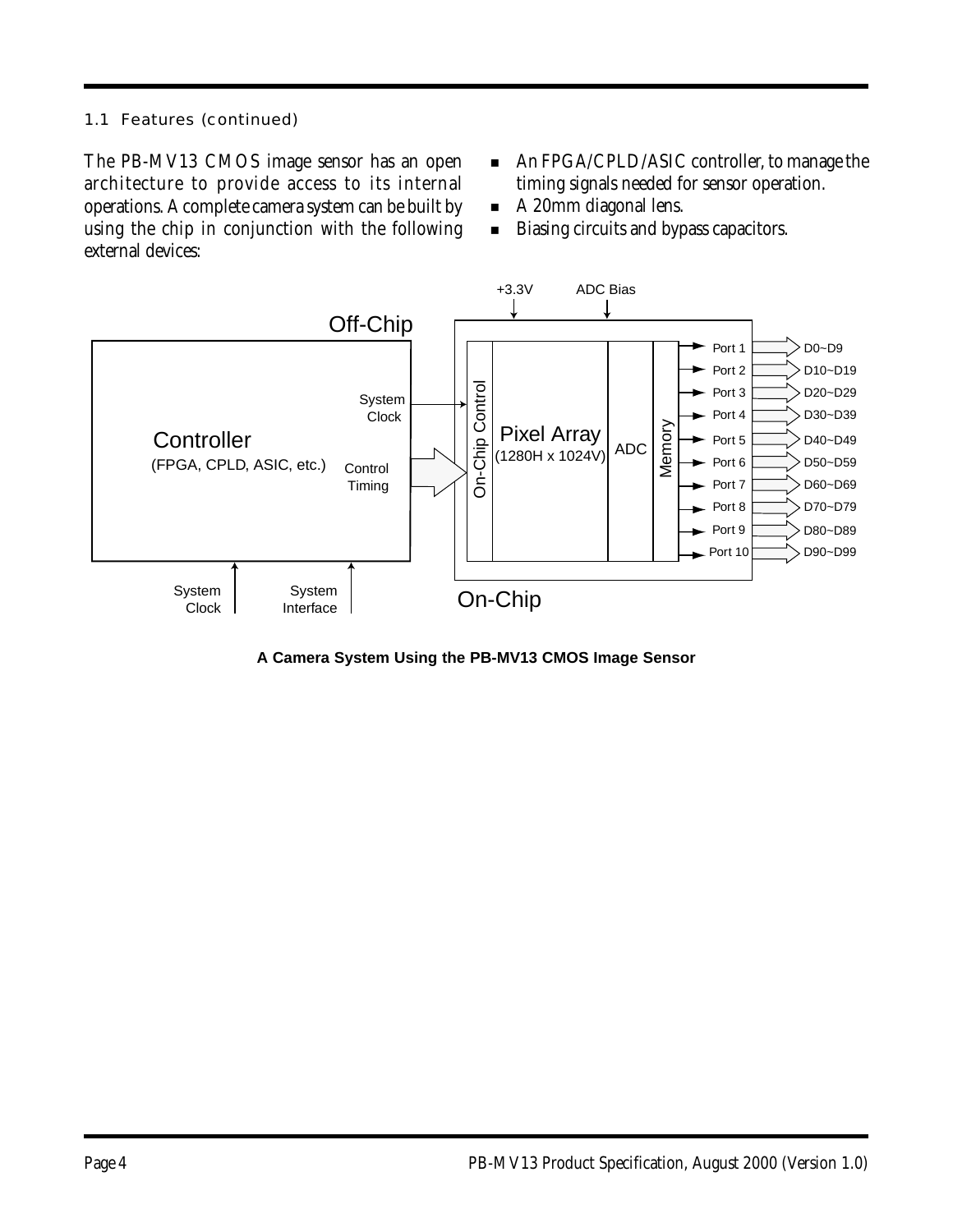## 1.2 Top-Level Specification

| <b>Array Format</b>          | 1280H x 1024V (1,310,720 pixels)                                    |
|------------------------------|---------------------------------------------------------------------|
|                              | 5:4 aspect ratio                                                    |
| Pixel Size and Type          | 12.0 μm x 12.0 μm TrueSNAP™ (Shuttered-Node Active Pixel)           |
| <b>Sensor Imaging Area</b>   | H: 15.36 mm, V: 12.29 mm, Diagonal: 19.67 mm                        |
| <b>Frame Rate</b>            | $0-500+$ fps @ (1280 x 1024)                                        |
|                              | $>10,000$ fps with partial scan                                     |
|                              | [e.g. 0-4000 fps @ $(1280 \times 128)$ ]                            |
| <b>Output Data Rate</b>      | 660 Mbytes/sec. (master clock 66 MHz, ~500 fps)                     |
| <b>Power Consumption</b>     | <500 mW $@$ 500 fps                                                 |
|                              | <150 mW $@$ 60 fps                                                  |
| <b>Digital Responsivity</b>  | Monochrome: 1000 bits per lux-second @ 550 nm ADC reference @ 1V    |
| <b>Internal Intra-Scene</b>  |                                                                     |
| <b>Dynamic Range</b>         | 59 dB                                                               |
| <b>Supply Voltage</b>        | $+3.3 V$<br>-5°C to +60°C                                           |
| <b>Operating Temperature</b> |                                                                     |
| Output<br>Color              | 10-bit digital through 10 parallel ports<br>Monochrome or color RGB |
| <b>Shutter</b>               | Photobit <sup>®</sup> TrueSNAP™ freeze-frame electronic shutter     |
| <b>Shutter Efficiency</b>    | >99.9%                                                              |
| <b>Shutter Exposure Time</b> | 10 usec to greater than 33 msec                                     |
| <b>ADC</b>                   | On-chip 10-bit column-parallel                                      |
| Package                      | 280-pin ceramic PGA or 208-pin CQFP                                 |
| Programmable Controls        | Open architecture                                                   |
|                              | On-chip:                                                            |
|                              | · ADC controls                                                      |
|                              | $\cdot$ Output multiplexing                                         |
|                              | · ADC calibration                                                   |
|                              | Off-chip:                                                           |
|                              | · Window size and location                                          |
|                              | · Frame rate and data rate                                          |
|                              | · Shutter exposure time (integration time)                          |
|                              | · ADC reference                                                     |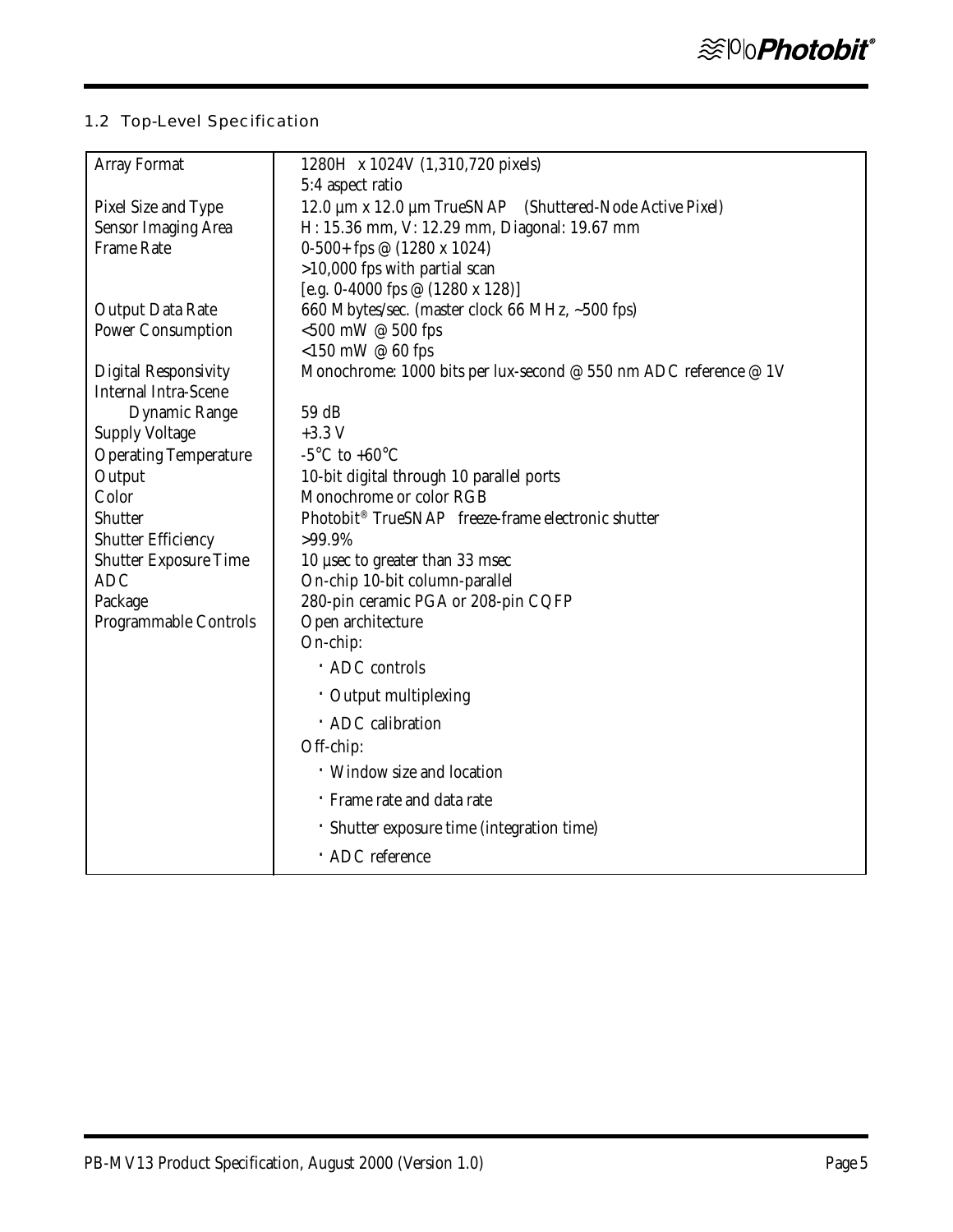#### 2.0 Electrical



**Sensor Architecture (not to scale)**

### 2.1 Signal Path Diagram

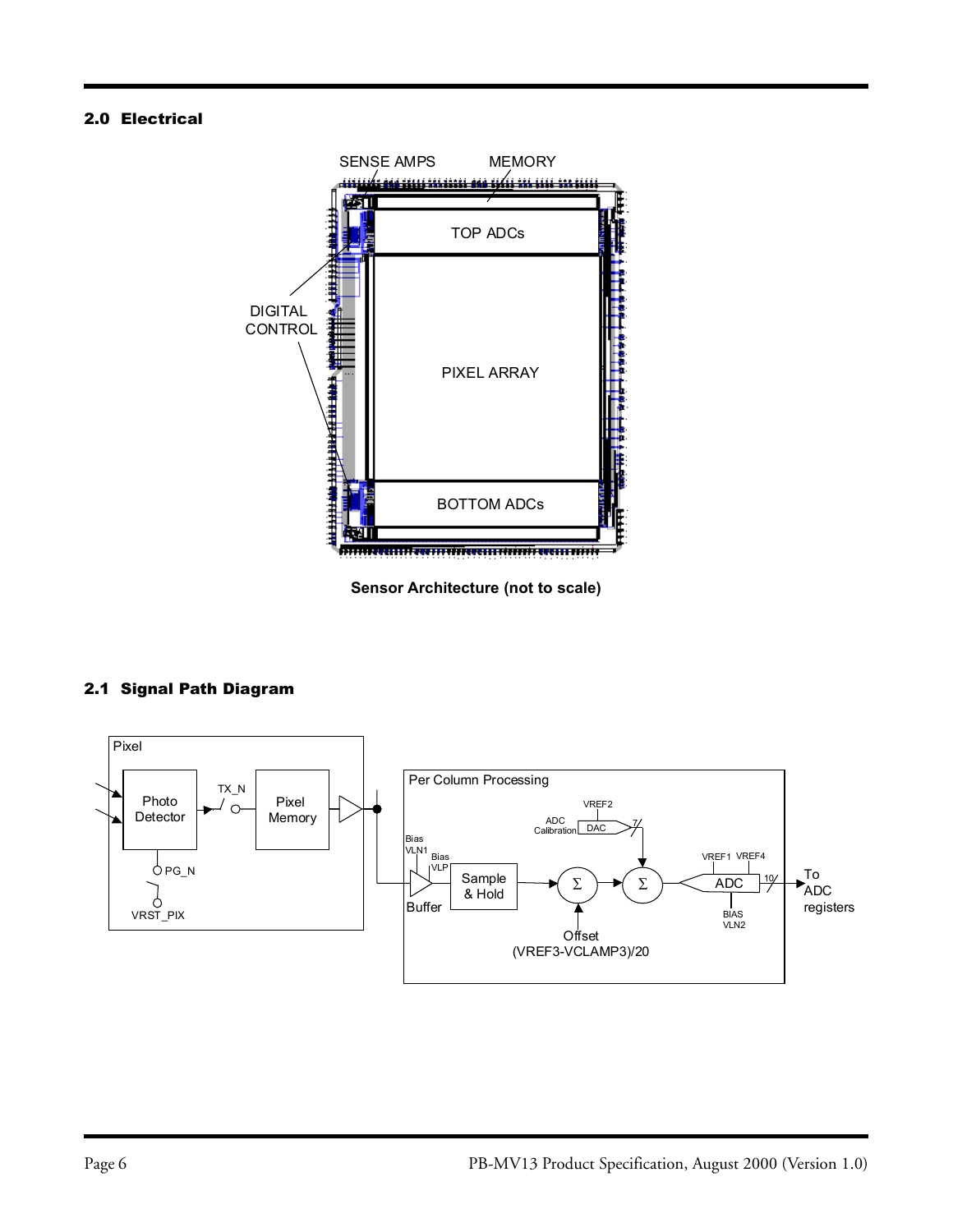#### 2.2 Functional Block Layout

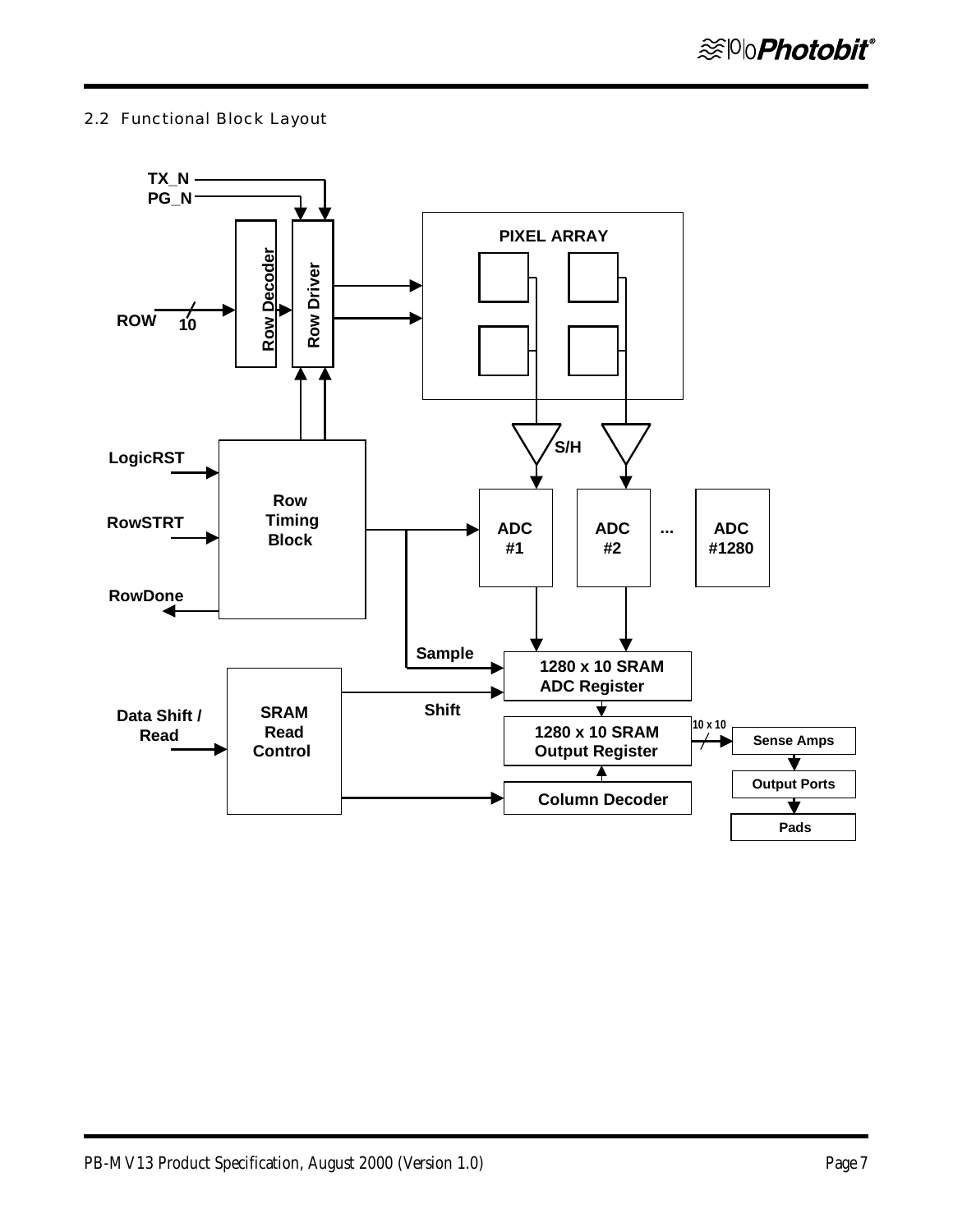#### 2.3 External Control Sequence

The PB-MV13 includes on-chip timing and control circuitry to control most of the pixel, ADC, and output multiplexing operations. However, the sensor still requires a controller (FPGA, CPLD, ASIC, etc.) to guide it through the full sequence of its operation.

With the TrueSNAP $^{\!\!\mathrm{m}}$  freeze-frame electronic shutter signal charges are integrated in all pixels in parallel. The charges are then sampled into pixel analog memories (one memory per pixel) and subsequently, row by row, are digitized and read out of the sensor. The integration of photosignal is controlled by two control signals: PG\_N and TX\_N. To clear pixels and start new integration, PG\_N is made low. To transfer the data into pixel memory, TX\_N is made low. The time difference between the two procedures is the exposure time. It should be noted that neither the PG\_N or TX\_N pulses clear the pixel analog memory. Pixel memory can be cleared during the previous readout (i.e., the readout process resets the pixel analog memory), or by applying PG\_N and TX\_N together (i.e., clearing both pixel and pixel memory at the same time).

With the TrueSNAP<sup> $M$ </sup> freeze-frame electronic shutter the sensor can operate in either simultaneous or sequential mode in which it generates continuous video output. In simultaneous mode, as a series of frames are being captured, the PG\_N and TX\_N signals are exercised while the previous frame is being read out of the sensor. In simultaneous mode typically the "end of integration" occurs in the last row of the frame (row #1023) or in the last row of the window of interest. The position of the "start integration" is then calculated from the desired integration time. In sequential mode the PG\_N and TX\_N signals are exercised to control the integration time, and then digitization and readout of the frame takes place. Alternatively, the sensor can run in single frame or snapshot mode in which one image is captured.

The sensor has a column-parallel ADC architecture that allows the array of 1,280 analog-to-digital converters on the chip to digitize simultaneously the analog data from an entire pixel row. The following input signals are utilized to control the conversion and readout process:

The 10-bit ROW\_ADDR (row address) input bus selects the pixel row to be read for each readout cycle. The ROW\_STRT\_N signal starts the process of reading the analog data from the pixel row, the analog-to-digital conversion, and the storage of the digital values in the ADC registers. When these actions are completed, the sensor sends a response back to the system controller using the ROW\_DONE\_N. Row address must be valid for the first half of the row processing time (the period between ROW\_START\_N and ROW\_DONE\_N).

The PB-MV13 contains a pipeline style memory array, which is used to store the data after digitization. This memory also allows the data from the previous row conversion cycle to be read while a new conversion is taking place.

The digital readout is controlled by lowering the LD SHFT N signal, followed by the DATA\_READ\_EN\_N signal. LD\_SHFT\_N transfers the digitized data from the ADC register to the output register. DATA\_READ\_EN\_N is used to enable the data output from the output register. A new pixel row readout and conversion cycle can be started two clock cycles after DATA\_READ\_EN\_N is pulled low. The output register allows the reading of the digital data from the previous row to be performed at the same time as a new conversion (pipeline mode). This means that the total row time will be only that between when: (a) the ROW\_STRT\_N signal is applied and ROW\_DONE\_N is returned; and (b) LD\_SHFT\_N and DATA\_READ\_EN\_N are applied plus two clock cycles. The pipelined operation means there will always be 1 row of latency at the start of sensor operation. The alternative to pipelined operation is burst data operation in which a new pixel row conversion is not initiated until after the output register is emptied (and LD\_SHFT\_N has been taken high). The ratio of line active and blanking times can be adjusted to easily match a variety of display and collection formats.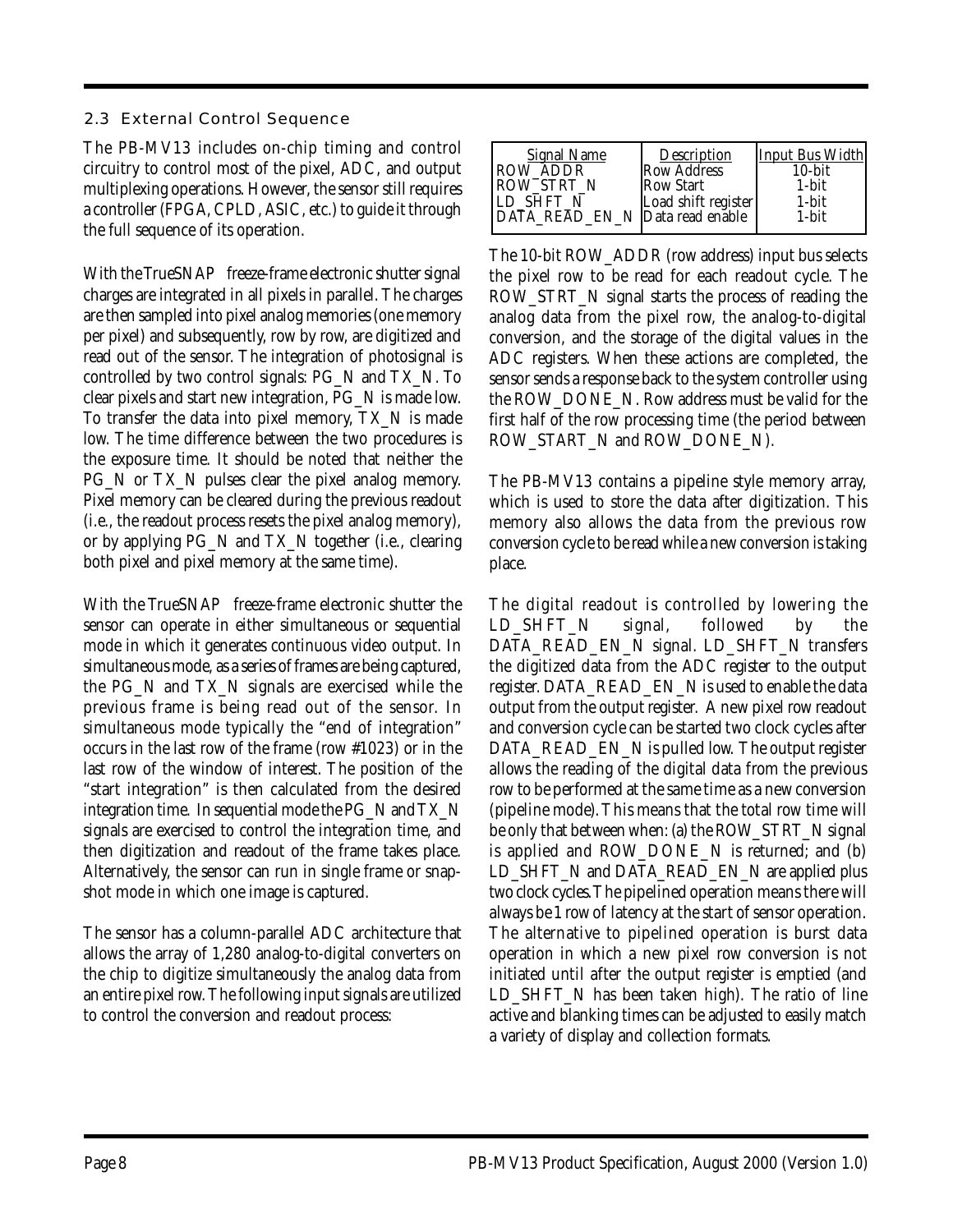

 **Example 1 - Row 4 of the PB-MV13 being digitized**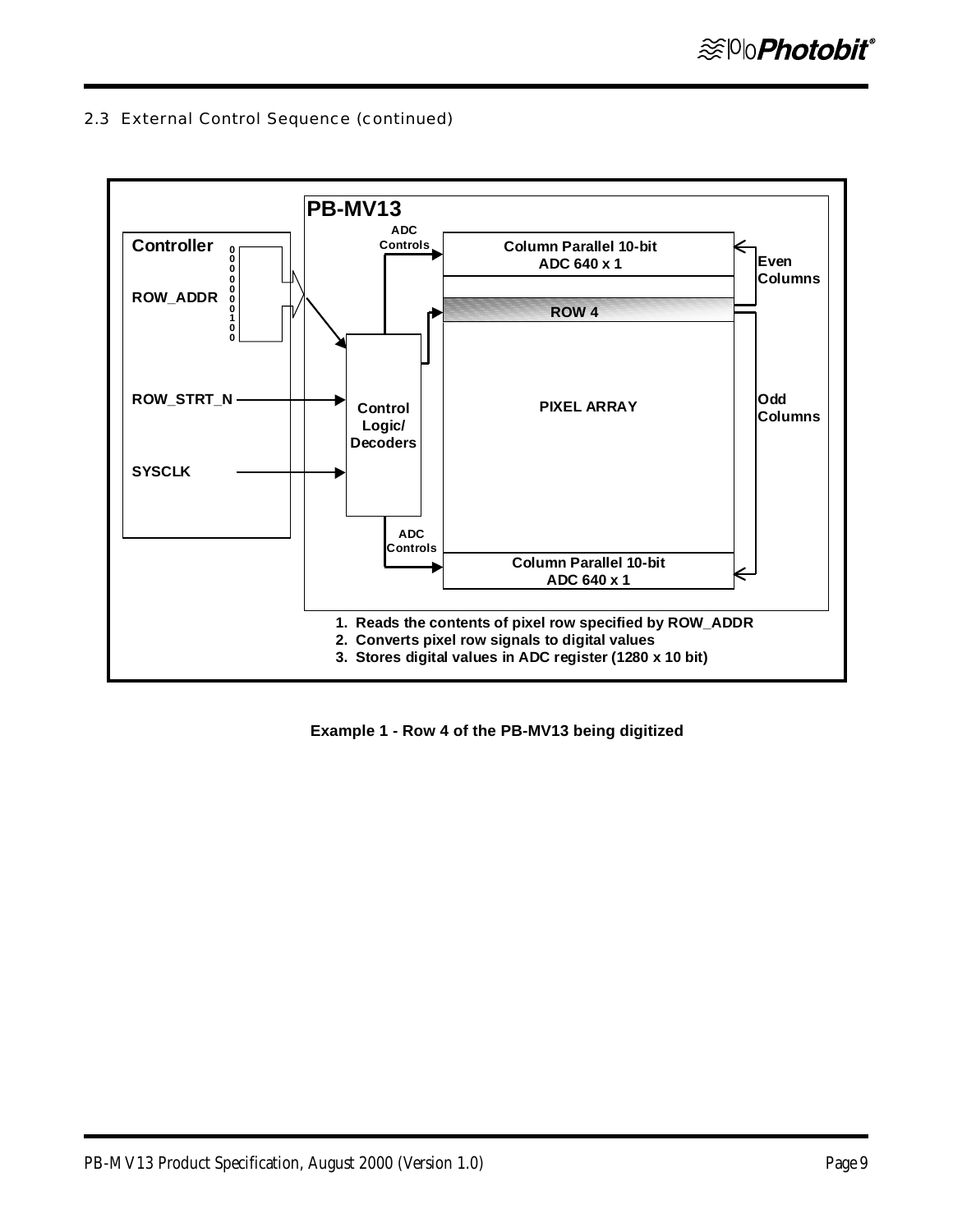## $\alpha$  PG\_N and TX\_N

To start integration, the PG\_N signal simultaneously resets the photodetectors for the entire pixel array. To end integration, the TX\_N signal simultaneously transfers charge from photodetector to memory inside each pixel for the entire pixel array. *In sequential mode the PG\_N and the TX\_N pulses must have a minimum duration of 64 SYSCLK cycles. In simultaneous mode the PG\_N and TX\_N pulses must have a duration of 64 SYSCLK cycles and be applied in the window between the 66th and 129th SYSCLK cycles. Additionally, in simultaneous mode between exposures a single SYSCLK duration pulse must be applied each row during the 130th clock cycle.*

## b ROW\_ADDR

The address for the pixel row to be read is input externally via this 10-bit input bus. *Must be valid for at least 66 SYSCLK cycles, must be valid when ROW\_STRT\_N is pulled low.*

c ROW\_STRT\_N

This signal:

i-Reads the contents of the pixel row specified by ROW ADDR (b above)

ii-Converts pixel row signal to digital value

iii-Stores digital value in ADC register

(1280 x 10-bit)

*This process is completed in 128-129***\*** *SYSCLK cycles. Must be valid for a minimum of two clock cycles and a maximum of 100 clock cycles.*

## d ROW\_DONE\_N

128-129\* SYSCLK cycles after ROW\_STRT\_N has been pulled low  $(C)$  above) the sensor acknowledges the completion of a row read operation/digitization by sending out a low going pulse on this pin. V*alid for two clock cycles.*

## $\odot$ LD\_SHFT\_N

This signal transfers the digitized data from the ADC register to the output register (1280 x 10-bit) and gates the power to the sense amplifiers. The first data (columns 1-10) are available for output at the third rising edge of SYSCLK after LD\_SHFT\_N is pulled low. *May be enabled simultaneously with or after the rising edge of ROW\_DONE\_N. Must remain low the entire time the data is being read out.*

## f DATA\_READ\_EN\_N

This signal is used to enable the data output from the output register (1280 x 10-bit) to the ten, 10-bit output ports. *May be initiated simultaneously with or after LD\_SHFT\_N is selected. Minimum width is one clock cycle.*

 $\langle \mathbf{g} \rangle$  The pixel array of the PB-MV13 image sensor is vertically partitioned into 128 groups of 10 columns that correspond to the sensor's ten (10) identical output ports.The first column of each 10-column set always goes to Port 1, while the last column of each set goes to Port 10, etc. The operator can access all pixels of the PB-MV13 only by using all of its ports (see page 4).

|         | CLK <sub>1</sub> | CLK 2  CLK128      |
|---------|------------------|--------------------|
| Port 1  | Col. 1           | Col. 11  Col. 1271 |
| Port 2  | Col. 2           | Col. 12  Col. 1272 |
| Port 3  | Col.3            | Col. 13  Col. 1273 |
| Port 4  | Col. 4           | Col. 14  Col. 1274 |
| Port 5  | Col. 5           | Col. 15  Col. 1275 |
| Port 6  | Col. 6           | Col. 16  Col. 1276 |
| Port 7  | Col. 7           | Col. 17  Col. 1277 |
| Port 8  | Col. 8           | Col. 18  Col. 1278 |
| Port 9  | Col. 9           | Col. 19  Col. 1279 |
| Port 10 | Col. 10          | Col. 20  Col. 1280 |

 h The use of an output register allows the processing of a row to be performed while the digital data from the previous operation is being read out of the sensor. A new pixel readout and conversion cycle can be started two clock cycles after DATA\_READ\_EN\_N is pulled low.

**\*In order to minimize the sensor power consumption, the row processing circuitry operates at SYSCLK**÷**2. Therefore, depending on the user's implementation, there will be either 128 or 129 SYSCLK cycles between the start of ROW\_STRT\_N and ROW\_DONE\_N.**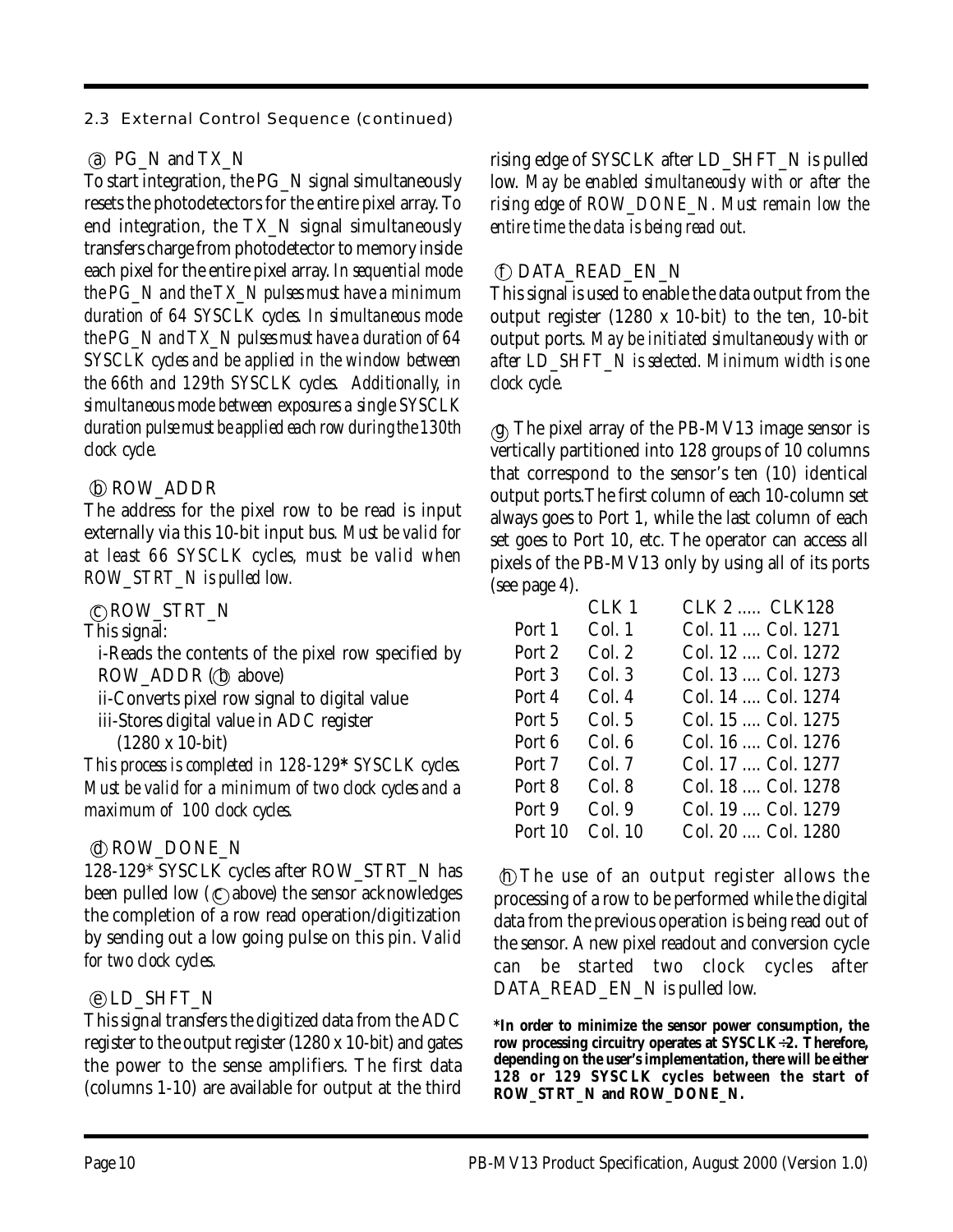

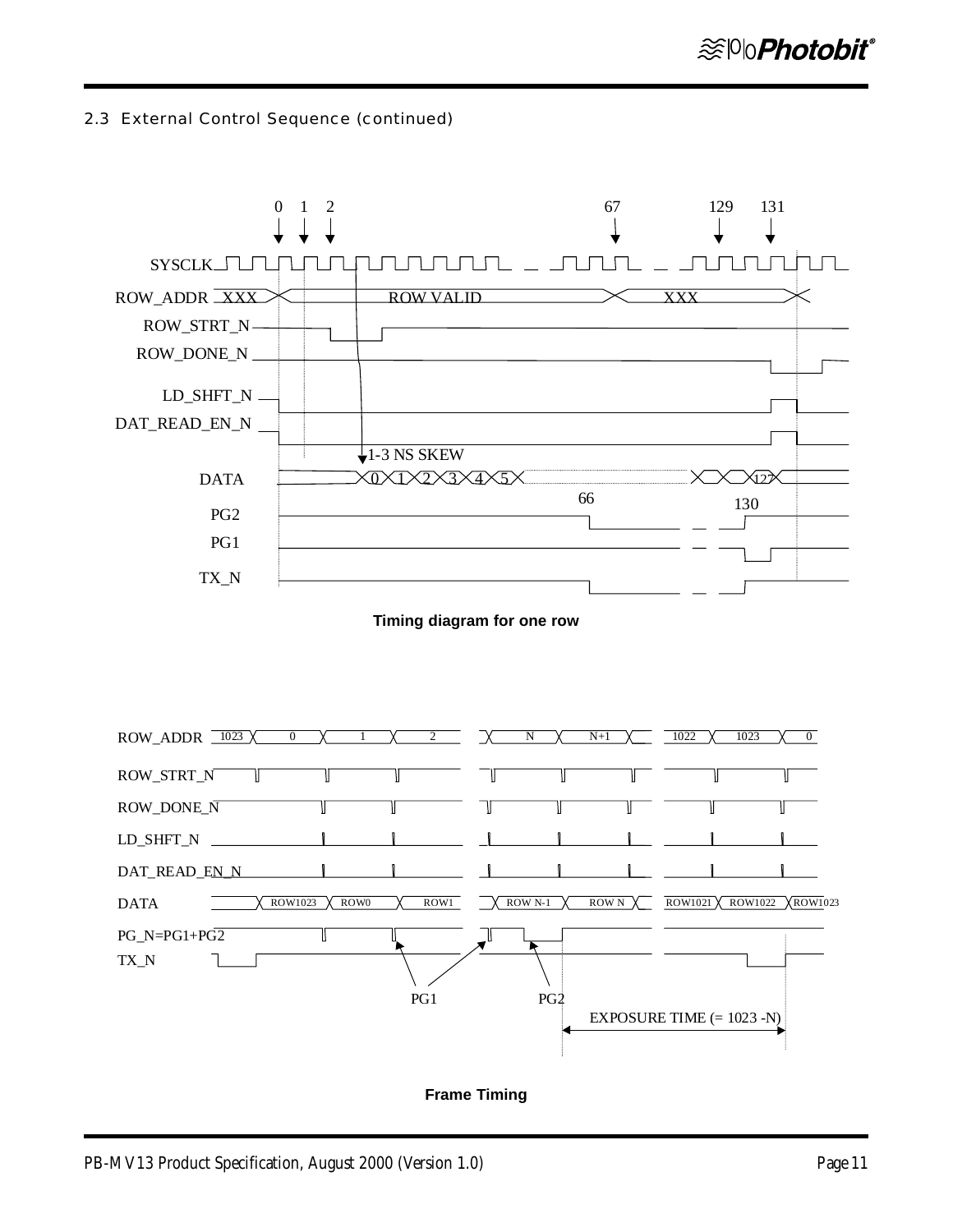The PB-MV13 contains special self-calibrating circuitry that enables it to reduce its own column-wise fixedpattern noise. This calibration process consists of connecting a calibration signal (VREF2) to each of the ADC inputs, and estimating and storing these offsets (7 bits) to subtract from subsequent samples. The Typical I/O Signal Timing (Initialization Sequence) diagram shows the timing sequence to calibrate the sensor. Calibration occurs automatically after logic reset (LRST\_N) but it can also be started by the user, by pulling CAL\_STRT\_N low. When calibration is finished, the sensor generates the active low CAL\_DONE\_N. Significant ambient temperature drift may justify recalibration.

| CAL_STRT_N<br>CAL_DONE_N |   |
|--------------------------|---|
|                          |   |
|                          |   |
| LRST_N                   | ĸ |
| CAL_DONE_N               |   |
|                          |   |

**Typical I/O Signal Timing (Initialization Sequence)**

 i CAL\_STRT\_N is a two-clock cycle-wide active-low pulse that initiates the ADC calibration sequence. The pulse must not be actuated for 1 microsecond after either power-up or removal of the sensor from a powerdown state. Users may find it easiest to calibrate by means of the logic reset.

 j CAL\_DONE\_N is a two-clock cycle-wide active-low output pulse that is asserted when the ADC calibration is complete. The device will automatically initiate a calibration sequence upon a logic reset. Completion of this sequence, in cases where it is initiated by a reset, is still with the CAL\_DONE\_N signal. This process is complete within 112 SYSCLK cycles of CAL\_STRT\_N. This process is complete within 112 SYSCLK cycles of LRST\_N.

 k LRST\_N is a two-clock cycle-wide active-low pulse that resets the digital logic. It puts all logic into a known state (all flip-flops are reset). This signal also initiates an ADC calibration sequence.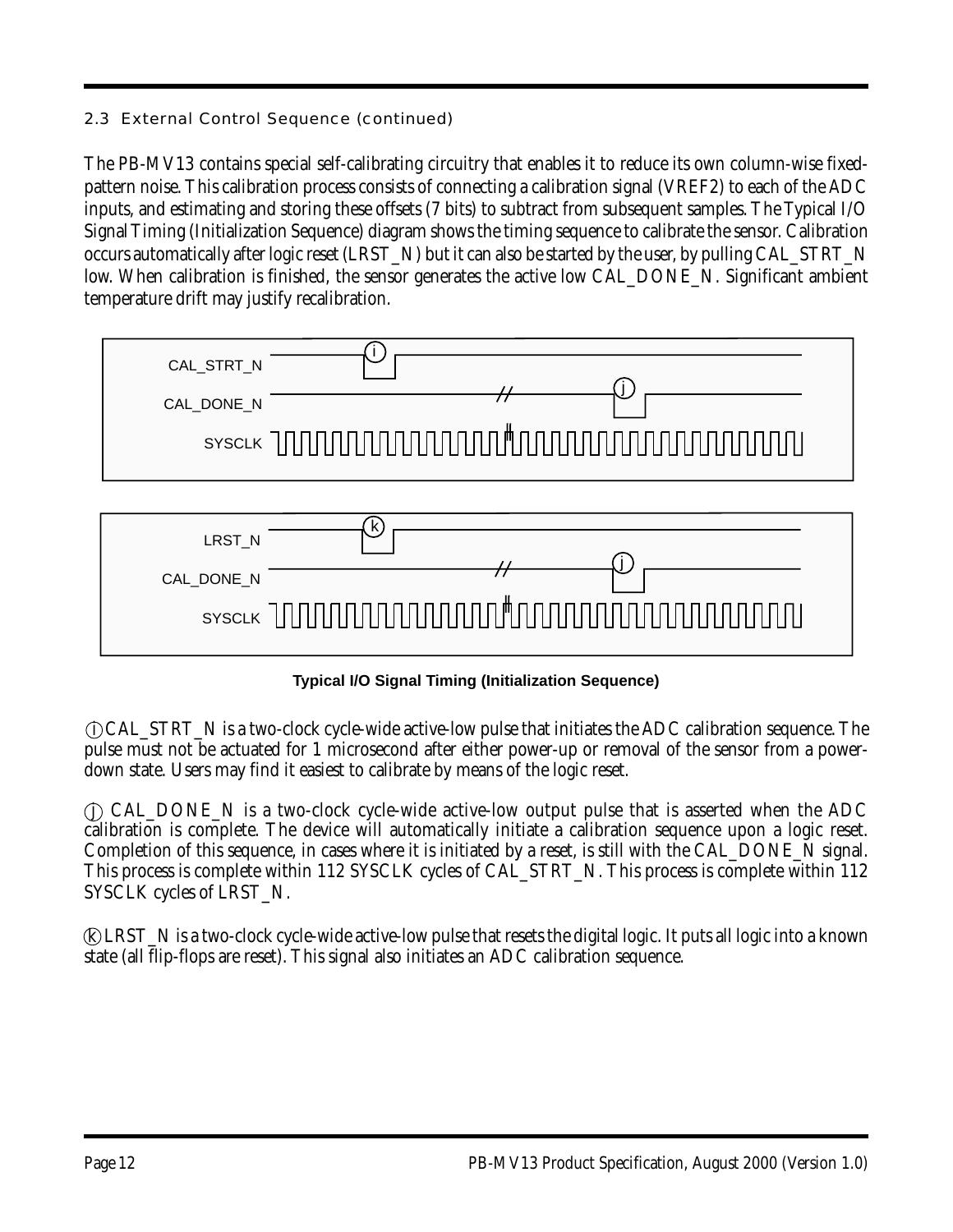#### 2.4 Electronic Shutter

The PB-MV13 is intended to be operated primarily with the  $TrueSNAP<sup>m</sup>$  freeze-frame electronic shutter, but is also capable of operating in Electronic Rolling Shutter (ERS) mode. With TrueSNAP the shutter can be operated to generate continuous video output (simultaneous mode or sequential mode) or caputre single images (single frame mode).

## **2.4.1 TrueSNAP<sup>™</sup> Simultaneous Mode**



**Typical Example of TrueSNAP Sequential Mode:**

In simultaneous mode, as a series of frames are being captured, the PG\_N and TX\_N signals are exercised while the previous frame is being read out of the sensor. In simultaneous mode typically the "end of integration" occurs in the last row of the frame (row #1023) or in the last row of the window of interest. The position of the "start integration" is then calculated from the desired integration time. Please note that pixel memory is cleared during readout process.

## **2.4.2 TrueSNAP<sup>™</sup> Sequential Mode**



#### **Typical Example of TrueSNAP Simultaneous Mode: Exposure During Readout**

In sequential mode the PG\_N and TX\_N signals are exercised to control the integration time, and then digitization and readout of the frame takes place. Please note that pixel memory is cleared during readout process.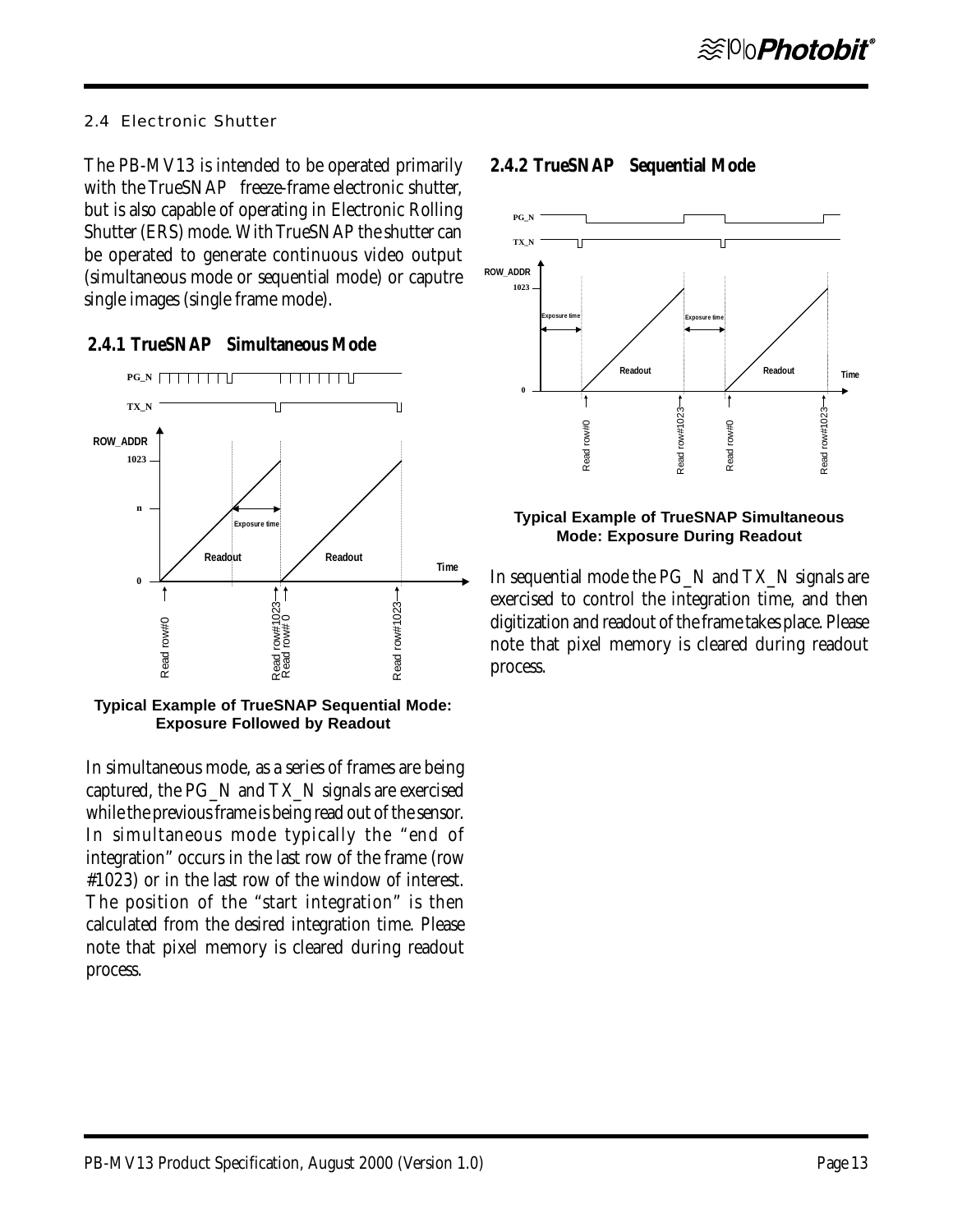## **2.4.3 TrueSNAP<sup>™</sup> Single Frame**

The PB-MV13 can run in single frame or snap-shot mode in which one image is captured. In single frame mode integration must be preceded wth a void frame read (selecting all addresses and applying ROW\_STRT\_N) or PG\_N and TX\_N must be applied together to clear pixel and pixel memory.



Typical Example of TrueSNAP Single-Frame Mode 1,024<br>etc...

## **2.4.4 ERS Mode**

This mode is enabled by pulling PG\_N high and TX N low. A detailed description of ERS mode can be found in Section 2.4 of the PB-1024 Product Specification.

## **2.4.5 Partial Scan Examples**

The PB-MV13 can be partially scanned by sub-sampling rows. The user may select which rows and how many rows to include in a partial scan. For example, with a 66-megahertz clock, a row time is approximately 2 microseconds, resulting in the following possiblities:

1 row in frame: 500,000 frames per second 2 rows in frame: 250,000 frames per second 10 rows in frame: 50,000 frames per second 100 rows in frame: 5,000 frames per second 256 rows in frame: 2,000 frames per second 512 rows in frame: 1,000 frames per second 1,024 rows in frame: 500 frames per second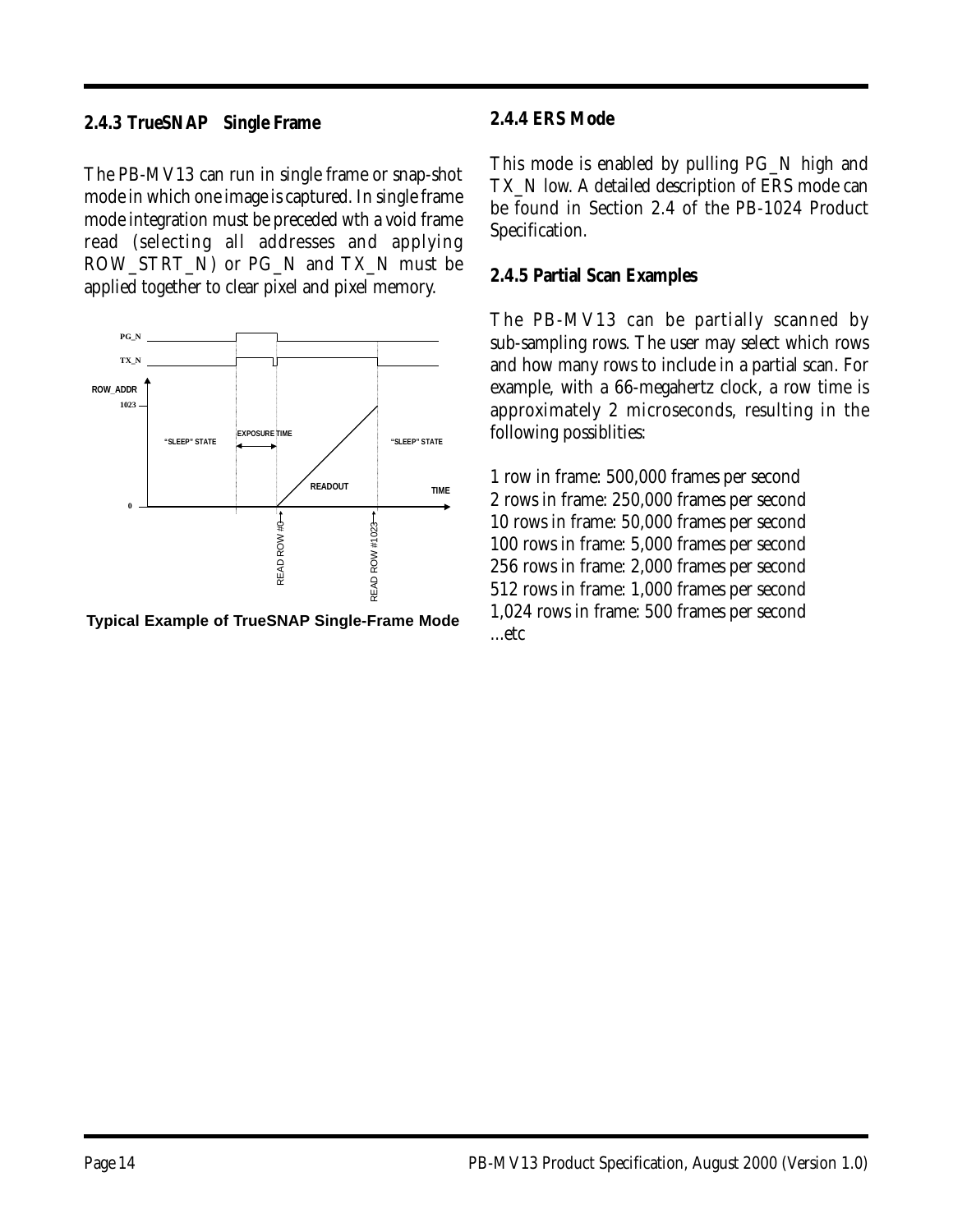## 2.5 Pin Descriptions

| <b>Signal Name</b> | <b>Function</b>                                                    | Pin Number(s)                                         |
|--------------------|--------------------------------------------------------------------|-------------------------------------------------------|
| <b>VAA</b>         | Power supply for analog processing circuitry                       | R <sub>18</sub> , P <sub>18</sub> , K <sub>18</sub> , |
|                    | (column buffers, ADC, and support).                                | J18                                                   |
| <b>AGND</b>        | Ground for analog signal processing circuitry.                     | T17, N16, L17,<br>K17, J15, R17                       |
| CAL_DONE_N         | A two-clock cycle-wide active-low pulse that indicates the         |                                                       |
|                    | ADC has completed its calibration operation.                       | L <sub>3</sub>                                        |
| CAL_STRT_N         | Starts the calibration process for the ADC. This is a two-clock    |                                                       |
|                    | cycle-wide active-low pulse.                                       | L2                                                    |
| DARK_OFF_EN_N      | A low input enables common mode dark offset to all pixels.         |                                                       |
|                    | The value of the offset is defined by VREF3 and VCLAMP3.           |                                                       |
|                    | Subtracts a fixed offset pre-ADC. Signal is pulled up on-chip.     | F1                                                    |
| DATA [99:0]        | Pixel data output bus that is ten pixels (100 bits) wide.          |                                                       |
|                    | Bit 0 is the LSB (least significant bit) of the lowest order       |                                                       |
|                    | pixel (see page 10 (g) and drawing on page 4). In the group of ten |                                                       |
|                    | pixels being output, bit 9 is the MSB (most significant bit).      |                                                       |
| DATA0              |                                                                    |                                                       |
| DATA1              |                                                                    |                                                       |
| DATA <sub>2</sub>  |                                                                    |                                                       |
| DATA3              |                                                                    |                                                       |
| DATA4              |                                                                    |                                                       |
| DATA5              |                                                                    |                                                       |
| DATA6              |                                                                    |                                                       |
| DATA7              |                                                                    |                                                       |
| DATA8              |                                                                    |                                                       |
| DATA9              |                                                                    |                                                       |
| DATA10             |                                                                    |                                                       |
| DATA11             |                                                                    |                                                       |
| DATA12             |                                                                    |                                                       |
| DATA13             |                                                                    |                                                       |
| DATA14             |                                                                    |                                                       |
| DATA15             |                                                                    |                                                       |
| DATA16             |                                                                    |                                                       |
| DATA17             |                                                                    |                                                       |
| DATA18             |                                                                    |                                                       |
| DATA19             |                                                                    |                                                       |
| DATA20             |                                                                    |                                                       |
| DATA21             |                                                                    |                                                       |
| DATA22             |                                                                    |                                                       |
| DATA23             |                                                                    |                                                       |
| DATA24             |                                                                    |                                                       |
| DATA25             |                                                                    |                                                       |
| DATA26             |                                                                    |                                                       |
| DATA27             |                                                                    |                                                       |
| DATA28             |                                                                    |                                                       |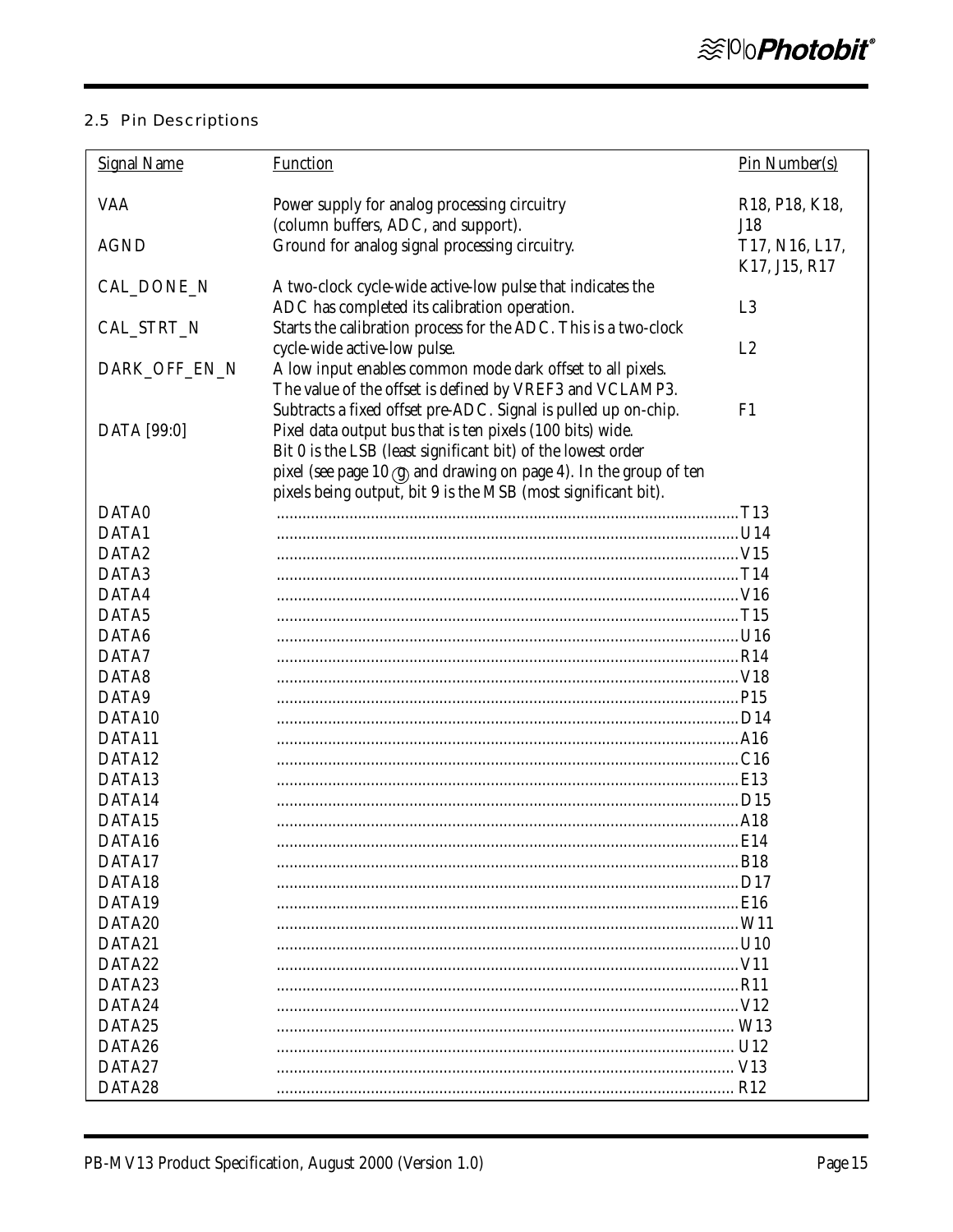| <b>Signal Name</b> | <b>Function</b> | Pin Number(s) |
|--------------------|-----------------|---------------|
|                    |                 |               |
| DATA29             |                 |               |
| DATA30             |                 |               |
| DATA31             |                 |               |
| DATA32             |                 |               |
| DATA33             |                 |               |
| DATA34             |                 |               |
| DATA35             |                 |               |
| DATA36             |                 |               |
| DATA37             |                 |               |
| DATA38             |                 |               |
| DATA39             |                 |               |
| DATA40             |                 |               |
| DATA41             |                 |               |
| DATA42             |                 |               |
| DATA43             |                 |               |
| DATA44             |                 |               |
| DATA45             |                 |               |
| DATA46             |                 |               |
| DATA47             |                 |               |
| DATA48             |                 |               |
| DATA49             |                 |               |
| DATA50             |                 |               |
| DATA51             |                 |               |
| DATA52             |                 |               |
| DATA53             |                 |               |
| DATA54             |                 |               |
| DATA55             |                 |               |
| DATA56             |                 |               |
| DATA57             |                 |               |
| DATA58             |                 |               |
| DATA59             |                 |               |
| DATA60             |                 | TA            |
| DATA61             |                 |               |
| DATA62             |                 |               |
| DATA63             |                 |               |
| DATA64             |                 |               |
| DATA65             |                 |               |
| DATA66             |                 |               |
| DATA67             |                 |               |
| DATA68             |                 |               |
| DATA69             |                 |               |
| DATA70             |                 |               |
| DATA71             |                 |               |
| DATA72             |                 |               |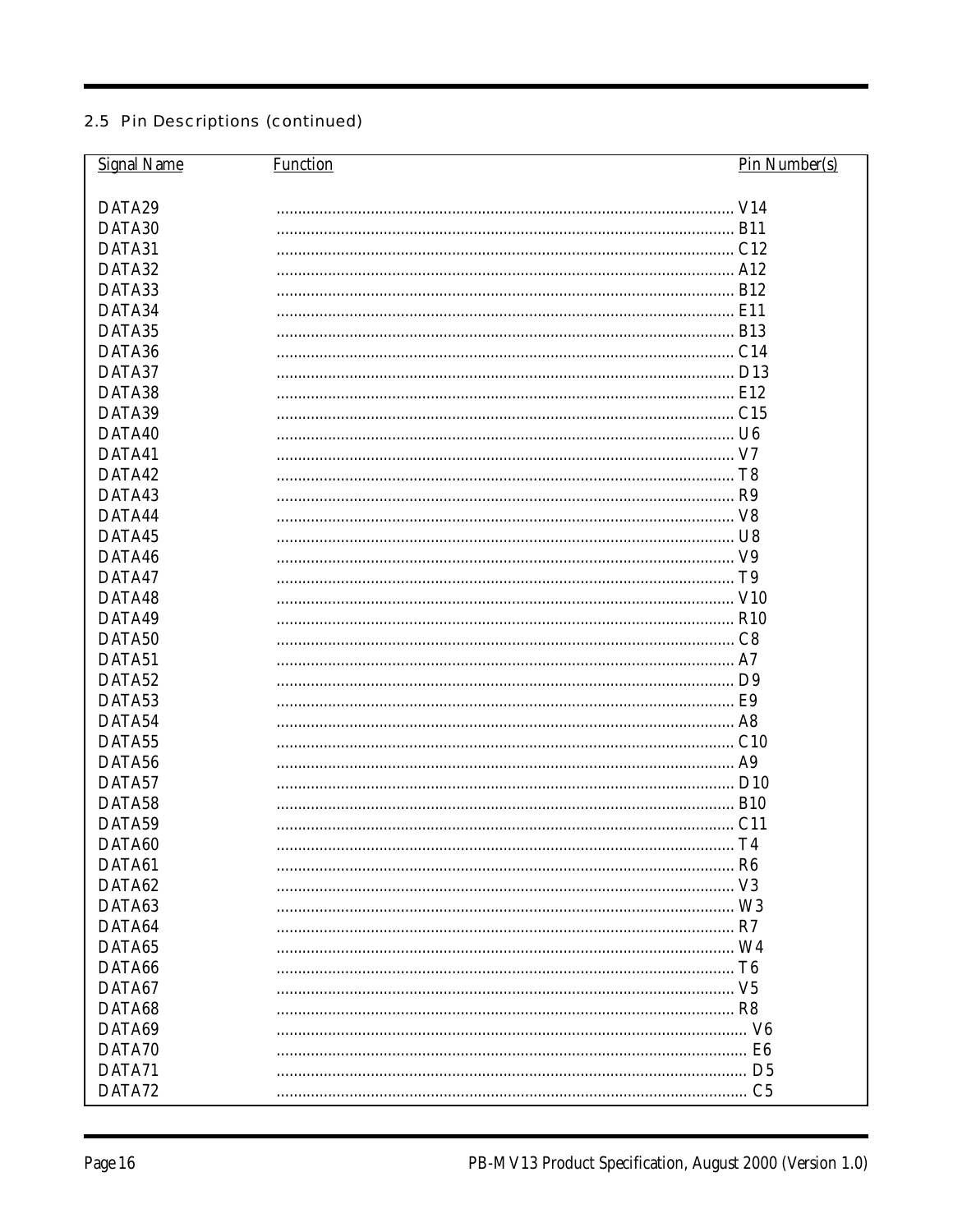| <b>Signal Name</b> | <b>Function</b>                                                                                          | Pin Number(s) |
|--------------------|----------------------------------------------------------------------------------------------------------|---------------|
| DATA73             |                                                                                                          |               |
| DATA74             |                                                                                                          |               |
| DATA75             |                                                                                                          |               |
| DATA76             |                                                                                                          |               |
| DATA77             |                                                                                                          |               |
| DATA78             |                                                                                                          |               |
| DATA79             |                                                                                                          |               |
| DATA80             |                                                                                                          |               |
| DATA81             |                                                                                                          |               |
| DATA82             |                                                                                                          |               |
| DATA83             |                                                                                                          |               |
| DATA84             |                                                                                                          |               |
| DATA85             |                                                                                                          |               |
| DATA86             |                                                                                                          |               |
| DATA87             |                                                                                                          |               |
| DATA88             |                                                                                                          |               |
| DATA89             |                                                                                                          |               |
| DATA90             |                                                                                                          |               |
| DATA91             |                                                                                                          |               |
| DATA92             |                                                                                                          |               |
| DATA93             |                                                                                                          |               |
| DATA94             |                                                                                                          |               |
| DATA95             |                                                                                                          |               |
| DATA96             |                                                                                                          |               |
| DATA97             |                                                                                                          |               |
| DATA98             |                                                                                                          |               |
| DATA99             |                                                                                                          |               |
| <b>VDD</b>         |                                                                                                          |               |
| <b>DGND</b>        |                                                                                                          |               |
| LD_SHFT_N          | An active-low envelope signal that places the recently                                                   |               |
|                    | converted row of data into output register for output, enables                                           |               |
|                    |                                                                                                          |               |
|                    |                                                                                                          |               |
| DATA_READ_EN_N     | An active-low envelope signal that enables the column counter                                            |               |
|                    | and causes the ten (10) 10-bit output ports to be updated with                                           |               |
|                    | data on the rising edge of the system clock. Column counter is                                           |               |
|                    | disabled and output is frozen when this input is high.                                                   | J3            |
| LRST_N             | Global logic reset function (asynchronous). Active-low pulse.  L1                                        |               |
| ROW_ADDR [9:0]     | 10-bit bus (0 to 1023, bottom to top) that controls which                                                |               |
|                    | pixel row is being processed or read out. An asychronous<br>(unclocked) digital input. Bit 9 is the MSB. |               |
| ROW_ADDR0          |                                                                                                          |               |
| ROW_ADDR1          |                                                                                                          |               |
| ROW_ADDR2          |                                                                                                          |               |
| ROW_ADDR3          |                                                                                                          |               |
|                    |                                                                                                          |               |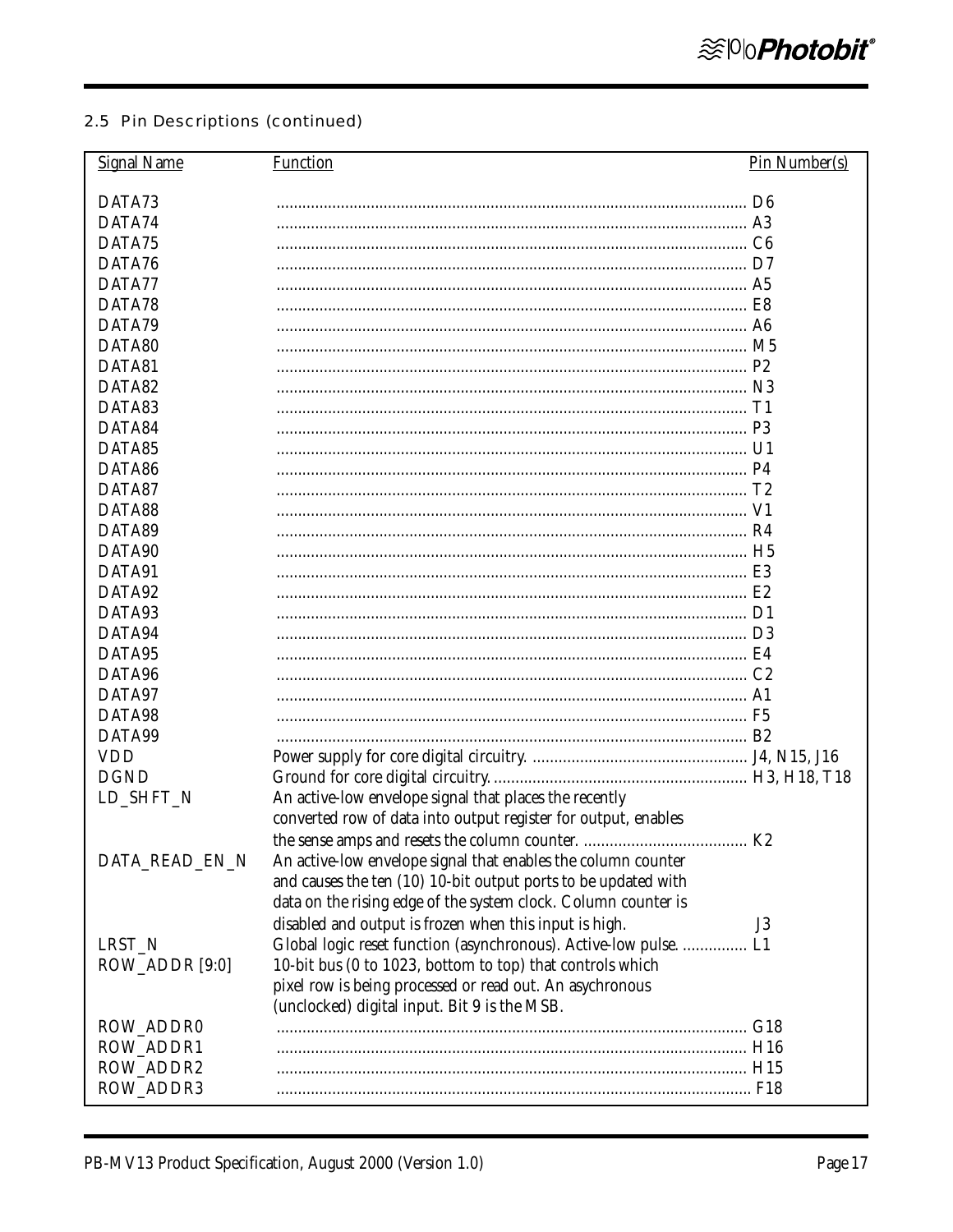| <b>Signal Name</b> | <b>Function</b>                                                                      | Pin Number(s)   |
|--------------------|--------------------------------------------------------------------------------------|-----------------|
| ROW_ADDR4          |                                                                                      |                 |
| <b>ROW_ADDR5</b>   |                                                                                      |                 |
| <b>ROW ADDR6</b>   |                                                                                      |                 |
| ROW_ADDR7          |                                                                                      |                 |
| <b>ROW_ADDR8</b>   |                                                                                      |                 |
| ROW_ADDR9          |                                                                                      |                 |
| ROW_DONE_N         | A two-cycle-wide pulse that indicates that processing                                |                 |
|                    | of the currently addressed row has been completed.                                   | L <sub>5</sub>  |
| ROW_STRT_N         | Starts ADC conversion of the pixel row (defined by the                               |                 |
|                    | row address) content. A two-clock cycle-wide active-low pulse.                       | K4              |
| STANDBY_N          | A low input sets the sensor in a low power mode.                                     |                 |
|                    | (Allow 1 microsecond before calibrating, after coming                                |                 |
|                    | out of this mode). Signal is pulled up on-chip.                                      | H <sub>2</sub>  |
| <b>SYSCLK</b>      | Clock input for entire chip. Maximum design                                          |                 |
|                    | frequency is 70 MHz $(50\%, \pm 5\%,$ duty cycle).                                   | G <sub>3</sub>  |
| VDD_IO             | Power supply for digital pad ring.                                                   | G16, E10, C13,  |
|                    |                                                                                      | B4, B8, C7, F4, |
|                    |                                                                                      | M2, B14, F15,   |
|                    |                                                                                      | R13, T12, B1,   |
|                    |                                                                                      | H4, N4, R3,     |
|                    |                                                                                      | T5, U5, W7,     |
|                    |                                                                                      | U9, U11, T16,   |
|                    |                                                                                      | <b>B16</b>      |
| VLN1               | Bias setting for pixel source follower operating current.                            |                 |
|                    | Impedance: 3kOhm, 10pF. Decoupling capacitors recommended.                           | L15             |
| VLN <sub>2</sub>   | Bias setting voltage for ADC. Leave open circuit since this                          |                 |
|                    | current is set on-chip. Impedance: 3kOhm, 10pF.                                      | M18             |
| <b>VLP</b>         | Bias setting voltage for the column source follower                                  |                 |
|                    | operating current. Impedance: 3kOhm, 10pF. Decoupling                                |                 |
|                    | capacitors recommended.                                                              | N17             |
| VREF1              | ADC reference input voltage that sets the maximum input signal                       |                 |
|                    | level (defines the level where the FF code occurs) and thus sets the size            |                 |
|                    | of the least significant bit (LSB) in the analog to digital conversion               |                 |
|                    | process. A smaller VREF1 produces a smaller LSB, which means a smaller               |                 |
|                    |                                                                                      |                 |
|                    | analog signal level input is required to produce the same digital code out.          |                 |
|                    | Likewise, a larger VREF1 produces a larger LSB, which means a larger                 |                 |
|                    | analog signal level input is required to produce the same digital code out.          |                 |
|                    | Thus the reference value can be used like a global gain adjustment. This             |                 |
|                    | signal has two pin connections to minimize internal losses during                    |                 |
|                    | high-speed operation. User voltage source must supply a transient current            |                 |
|                    | of 100 mA at a frequency of 500 kHz with a 2% duty cycle. Decoupling                 |                 |
|                    | capacitors to AGND of $\sim 1 \mu$ F (ceramic) and 100 $\mu$ F (electrolytic) placed |                 |
|                    | as close to the package pins as possible are usually sufficient to filter out        |                 |
|                    | this required current transient.                                                     | K16, M15        |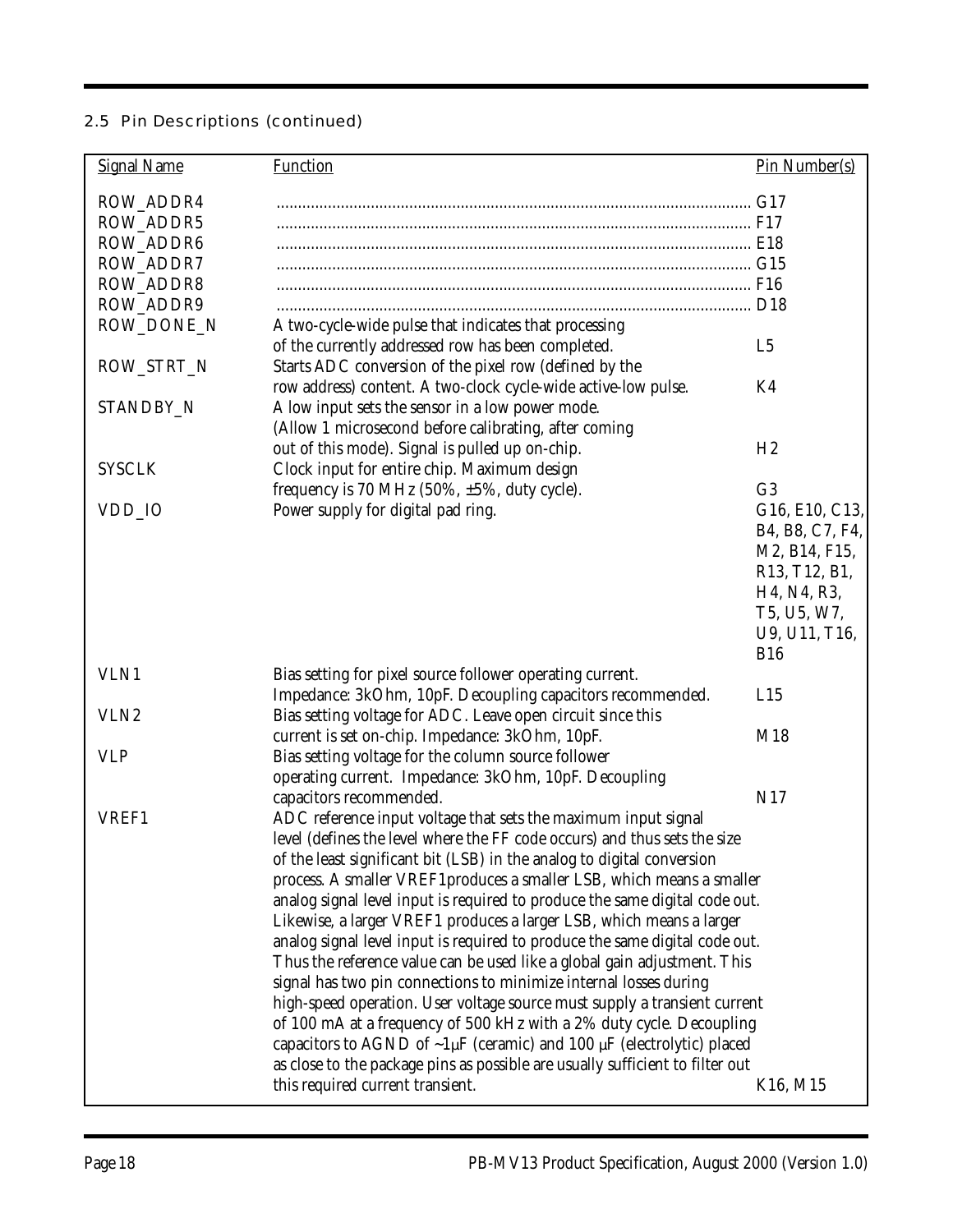| <b>Signal Name</b> | <b>Function</b>                                                                                                                         | Pin Number(s)                                         |
|--------------------|-----------------------------------------------------------------------------------------------------------------------------------------|-------------------------------------------------------|
|                    |                                                                                                                                         |                                                       |
| VREF <sub>2</sub>  | ADC reference used for the calibration operation. User voltage                                                                          |                                                       |
|                    | source must supply a transient current of 20 mA at a frequency                                                                          |                                                       |
|                    | of 500 kHz with a 2% duty cycle. A ceramic decoupling capacitor<br>to AGND of $\sim 0.1 \mu$ F is usually sufficient to filter out this |                                                       |
|                    | required current transient.                                                                                                             | P17                                                   |
| VREF3              | Dark offset cancellation positive input reference, tied to the pedestal                                                                 |                                                       |
| <b>VCLAMP3</b>     | voltage to be added to the signal. Should be connected to AGND.                                                                         | M16                                                   |
|                    | Dark offset cancellation negative input reference. User voltage<br>source must supply a transient current of 40 mA at a frequency       |                                                       |
|                    | of 500 kHz with a 2% duty cycle. A ceramic decoupling capacitor                                                                         |                                                       |
|                    | to AGND of $\sim 0.1 \mu$ F to 1 $\mu$ F is usually sufficient to filter out                                                            |                                                       |
| PIXEL_CLK_OUT      | this required current transient.<br>Data synchronous output. User may prefer to use this pin as                                         | K15                                                   |
|                    | data clock instead of SYSCLK.                                                                                                           | J <sub>5</sub>                                        |
| DGND IO            | Digital ground for pad ring.                                                                                                            | G5, D4, G4,                                           |
|                    |                                                                                                                                         | K3, N5, P5,                                           |
|                    |                                                                                                                                         | U4, T7, T10,<br>U7, U13, K5,                          |
|                    |                                                                                                                                         | B15, B17, H17,                                        |
|                    |                                                                                                                                         | D <sub>12</sub> , D <sub>11</sub> , E <sub>17</sub> , |
|                    |                                                                                                                                         | C9, D8, M4,<br>T11, U18, B5,                          |
|                    |                                                                                                                                         | U15                                                   |
| VLP_DRV            | Should be connected to AGND.                                                                                                            | R16                                                   |
| TX_N               | This is an active low pulse that controls transfer of charge from                                                                       | L4                                                    |
| $PG_N$             | photodietector to memory inside each pixel for entire pixel array.<br>This is an active low pulse that resets the photodetectors and    | M <sub>3</sub>                                        |
|                    | thereby starts new integration cycle.                                                                                                   |                                                       |
| VRST_PIX           | Power supply for pixel array. There is no noticable dc power                                                                            |                                                       |
|                    | consumption by this pin $(<100 \mu A$ ). User voltage source                                                                            |                                                       |
|                    | must supply a transient current of 10 mA at a frequency<br>of 500 kHz or a few amps, once a frame. Decoupling capacitors                |                                                       |
|                    | to AGND of $\sim$ 1 µF (ceramic) and 100 µF (electrolytic)                                                                              |                                                       |
|                    | are usually sufficient to filter out this required current transient.                                                                   | L18, P16, J17                                         |
|                    |                                                                                                                                         |                                                       |
|                    |                                                                                                                                         |                                                       |
|                    |                                                                                                                                         |                                                       |
|                    |                                                                                                                                         |                                                       |
|                    |                                                                                                                                         |                                                       |
|                    |                                                                                                                                         |                                                       |
|                    |                                                                                                                                         |                                                       |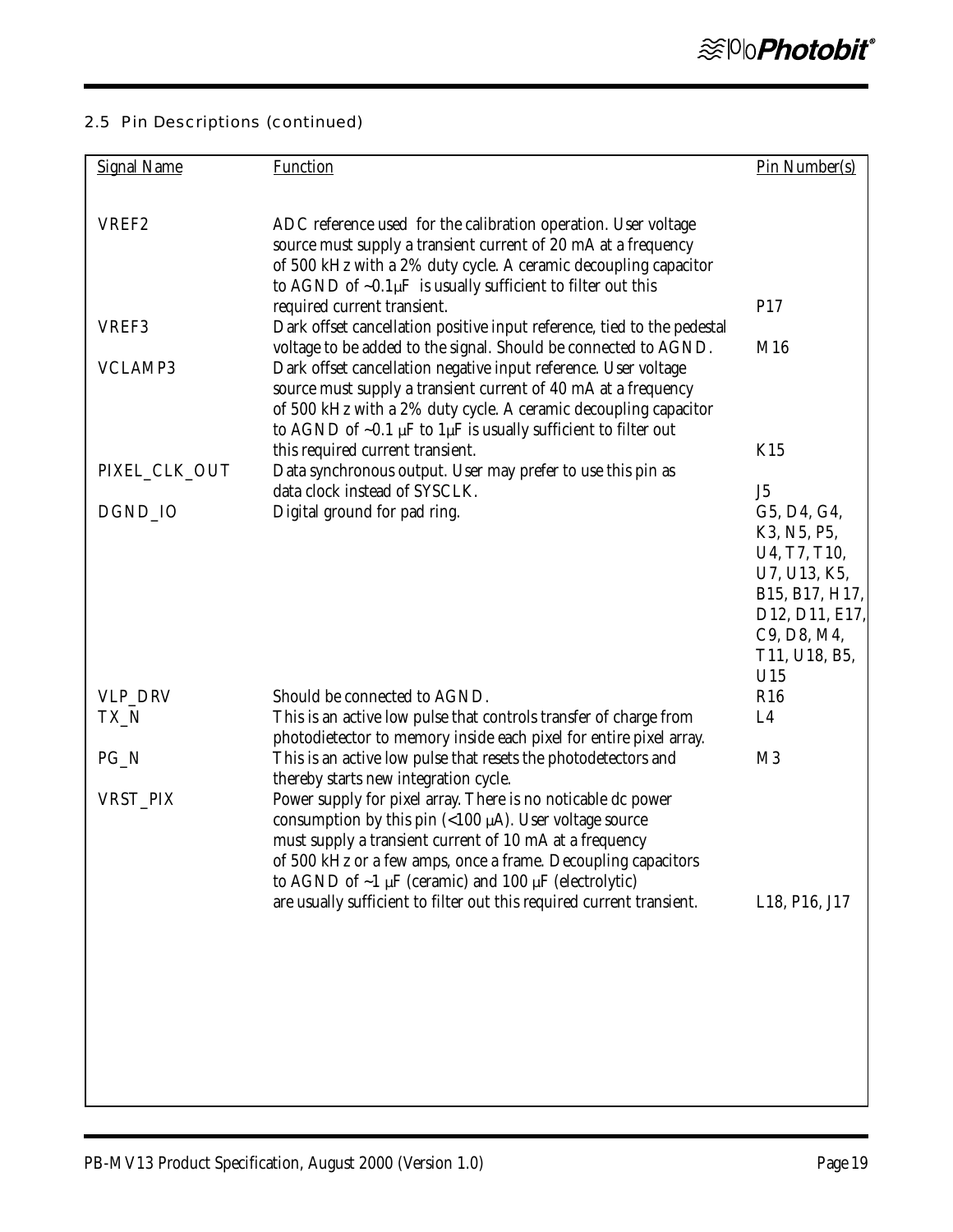| <b>Signal Name</b> | <b>Function</b>                                                                                                                                                                                                                                                             | Pin Number(s)                                                                                                                                                                                                                                                                                                                                                                                                                             |
|--------------------|-----------------------------------------------------------------------------------------------------------------------------------------------------------------------------------------------------------------------------------------------------------------------------|-------------------------------------------------------------------------------------------------------------------------------------------------------------------------------------------------------------------------------------------------------------------------------------------------------------------------------------------------------------------------------------------------------------------------------------------|
| VREF4              | ADC reference input. User voltage source must supply a transient<br>current of 100 mA at a frequency of 500 kHz with a 2% duty cycle.<br>A ceramic decoupling capacitor to AGND of $\sim 0.1 \mu$ F is usually<br>sufficient to filter out this required current transient. | L16                                                                                                                                                                                                                                                                                                                                                                                                                                       |
|                    | No connect.                                                                                                                                                                                                                                                                 | E5, C3, C1, D2, E1,<br>F2, F3, G1, H1,<br>J2, J1, K1, M1,<br>N1, N2, P1, R1,<br>R2, T3, U2, R5,<br>U3, V2, W2, W1,<br>V4, W5, W6, W8,<br>W9, W10, W12,<br>W14, W15, W17,<br>W18, V17, R15,<br>U17, V19, W19,<br>U19, T19, R19,<br>P19, N18, N19,<br>M19, M17, L19,<br>K19, J19, H19,<br>G19, F19, E19,<br>D19, C19, B19,<br>C18, E15, C17,<br>D16, A19, A17,<br>A15, A14, A13,<br>A11, A10, B9, B7,<br>B6, A4, E7, A2,<br>C4, B3, W16, G2 |
|                    |                                                                                                                                                                                                                                                                             |                                                                                                                                                                                                                                                                                                                                                                                                                                           |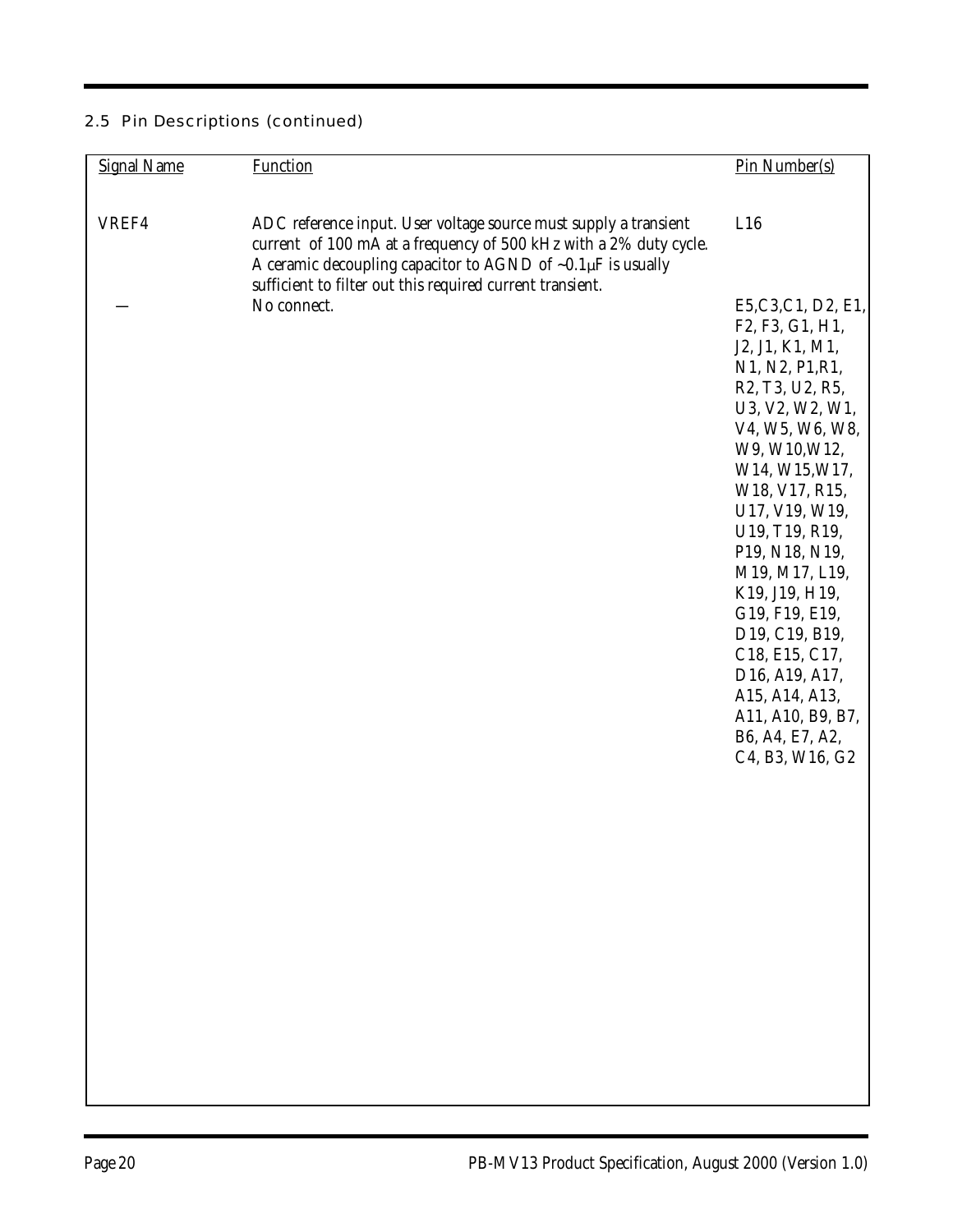#### 2.6 Board Connections



**Notes:** 1. It is recommended that 0.01mF and 0.1mF capacitors be placed as physically close as possible to the PB-MV13's package. 2. Alternatively, the analog voltages depicted as being generated from potentiometers could be supplied from DACs. 3. The analog voltages VLN1, VLN2, VLP, and VREF4 are generated on-chip, but user may supply voltages to override the internal biases.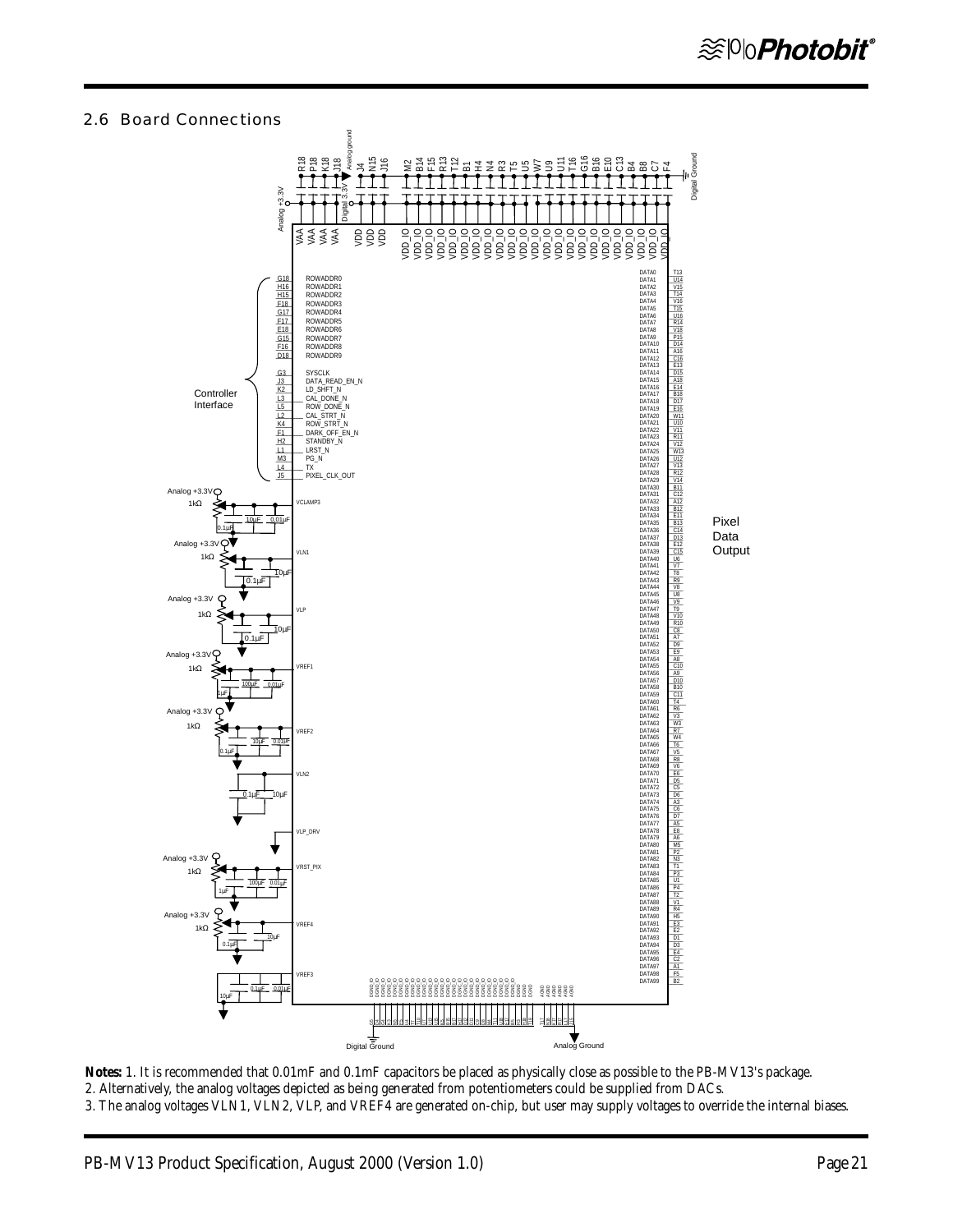## 2.7 Electrical Specification

| <b>Symbol</b> | Characteristic                | <b>Condition</b>            | Min. | Typ.       | Max. | Unit |
|---------------|-------------------------------|-----------------------------|------|------------|------|------|
| Tplh          | Data output propagation       |                             |      |            |      |      |
|               | delay for low to high trans.  |                             |      | 2          | 3    | ns   |
| Tphl          | Data output propogation delay |                             |      |            |      |      |
|               | for high to low trans.        |                             |      | 2          | 3    | ns   |
| <b>Tsetup</b> | Setup time for input to CLK   | $V$ in = $V$ pwr or $V$ gnd |      | 2          | 3    | ns   |
| Thold         | Hold time for input to CLK    | Vpwr=Min, VOH min           |      | 4          |      | ns   |
| PSRR_VDD      | Power supply rejection ratio  | 100 mV ripple at 9.7 kHz    |      |            |      |      |
|               | for digital supply            | on supply                   |      | <b>TBD</b> |      | dB   |
| PSRR_VDD_IO   | Power supply rejection ratio  | 100 mV ripple at 9.7 kHz    |      | TBD        |      | dB   |
|               | for digital supply            | on supply                   |      |            |      |      |
| PSRR VAA      | Power supply rejection ratio  | 100 mV ripple at 9.7 kHz    |      |            |      |      |
|               | for analog supply             | on supply                   |      | TBD        |      | dB   |

**AC Electrical Characteristics** (Vsupply = 3.3V ± 0.3V)

| DC Electrical Characteristics (Vsupply = $3.3V \pm 0.3V$ ) |  |
|------------------------------------------------------------|--|
|------------------------------------------------------------|--|

| <b>Symbol</b>                | Characteristic                 | <b>Condition</b>            | Min.             | Typ.         | Max.        | Unit        |
|------------------------------|--------------------------------|-----------------------------|------------------|--------------|-------------|-------------|
| <b>VLP</b>                   | <b>Bias for Column Buffers</b> |                             | 0.5              | 1.9          | 2.7         | V           |
| VREF1                        | Reference for ADC              |                             | 0.2              | 1.0          | 1.5         | $\mathbf V$ |
| VREF <sub>2</sub>            | Reference for ADC              |                             |                  |              |             |             |
|                              | Calibration                    |                             | 0.2              | 0.7          | 1.5         | V           |
| VREF3                        | Dark offset                    |                             | $\theta$         | $\mathbf{0}$ | 2.5         | V           |
| VLN1                         | Bias for pixel source follower |                             | 0.8              | 1.0          | 1.2         | V           |
| VLN <sub>2</sub>             | <b>Bias for ADC</b>            |                             | 0.8              | Open         | 1.2         | V           |
| <b>VCLAMP3</b>               | Dark offset                    |                             | 0                | $\theta$     | 3.0         | V           |
| VLP_DRV                      | Row driver control             |                             | $\boldsymbol{0}$ | 0            | 2.0         | V           |
| VRST_PIX                     | Pixel Array Power              |                             | 2.0              | 2.9          | 3.0         | V           |
| VREF4                        | Reference for ADC              |                             |                  | Open or 0.25 |             | V           |
| <b>VIH</b>                   | <b>Input High Voltage</b>      |                             | 2.0              |              | $V$ pwr+0.3 | $\mathbf V$ |
| VIL                          | <b>Input Low Voltage</b>       |                             | $-0.3$           |              | 0.8         | V           |
| <b>IIN</b>                   | Input Leakage Current,         |                             |                  |              |             |             |
|                              | No Pullup Resistor             | $V$ in = $V$ pwr or $V$ gnd | $-5$             |              | 5           | μA          |
| <b>VOH</b>                   | Output High Voltage            | Vpwr=Min, IOH=-100µA        |                  | $V$ pwr-0.2  |             | $\mathbf V$ |
| <b>VOL</b>                   | <b>Output Low Voltage</b>      | Vpwr=Min, IOL=100µA         |                  |              | 0.2         | V           |
| I <sub>pur<sup>1</sup></sub> | Maximum Quiescent              | 66 MHz clock,               |                  |              |             |             |
|                              | <b>Supply Current</b>          | 5pF load on outputs         |                  | 165          |             | mA          |

 $\text{I}$ [pwr = I (VDD\_IO) + I (VDD) + I (VAA)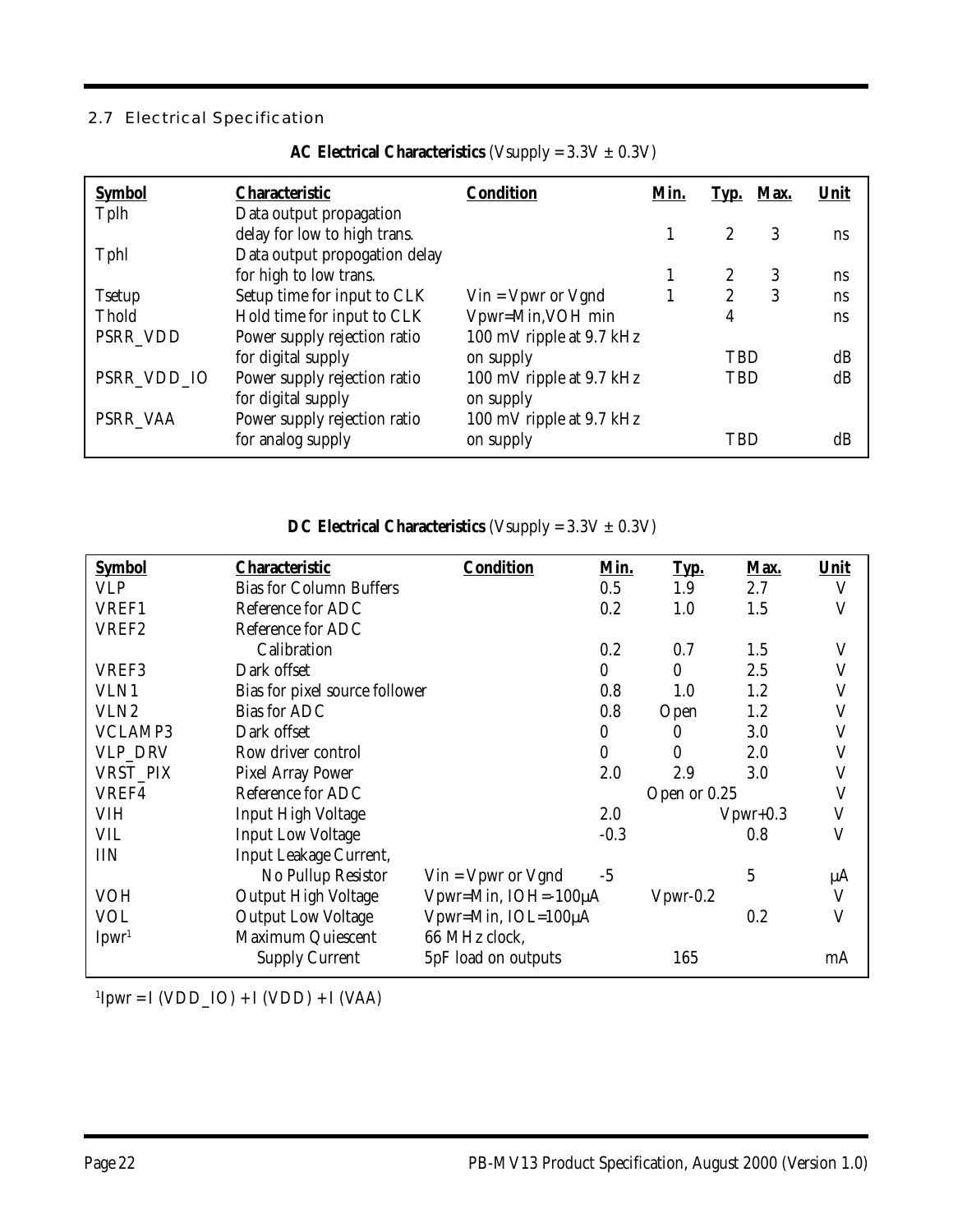#### 2.7 Electrical Specification (continued)

#### **Absolute Maximum Ratings**

| <b>Symbol</b> | <b>Parameter</b>                   | <u>Value</u>         | <u>Unit</u> |
|---------------|------------------------------------|----------------------|-------------|
| Vpwr          | DC Supply Voltage                  | $-0.5$ to 3.6        | V           |
| Vin           | DC Input Voltage                   | $-0.5$ to Vpwr + 0.5 |             |
| Vout          | DC Output Voltage                  | $-0.5$ to Vpwr + 0.5 |             |
|               | DC Current Drain per Pin (Any I/O) | ±50                  | mA          |
|               | DC Current Drain, Vpwr and Vgnd    | ±100                 | mA          |

Maximum Ratings are those values beyond which damage to the device may occur.

Vpwr = VDD = VAA = VDD\_IO (VDD is supply to digital circuit, VAA to analog circuit).

Vgnd = DGND = AGND (DGND is the ground to the digital circuit, AGND to the analog circuit).

#### **Recommended Operating Conditions**

| <b>Symbol</b>             | <b>Parameter</b>                        | <u>Min.</u> | <u>Max.</u> | <u>Unit</u> |
|---------------------------|-----------------------------------------|-------------|-------------|-------------|
| Vpower                    | DC Supply Voltage                       | 3.00        | 3.6         |             |
| m                         | <b>Commercial Operating Temperature</b> |             | 60          |             |
| $\mathbf{H}^{\mathbf{A}}$ | <b>Junction Temperature</b>             | TBD         | TBD         |             |

This device contains circuitry to protect the inputs against damage from high static voltages or electric fields, but the user is advised to take precautions to avoid the application of any voltage higher than the maximum rated.

## **Power Dissipation** (Vpwr =  $3.3$ V; T<sub>A</sub> =  $25^{\circ}$ C @500 fps)

| <b>Symbol</b> | <b>Parameter</b>     | <u>Min.</u> | <u>Тур.</u> | Max. | <b>Unit</b> |
|---------------|----------------------|-------------|-------------|------|-------------|
| Pavg          | <b>Average Power</b> | 250         | $350\,$     | 500  | mW          |
|               |                      |             |             |      |             |



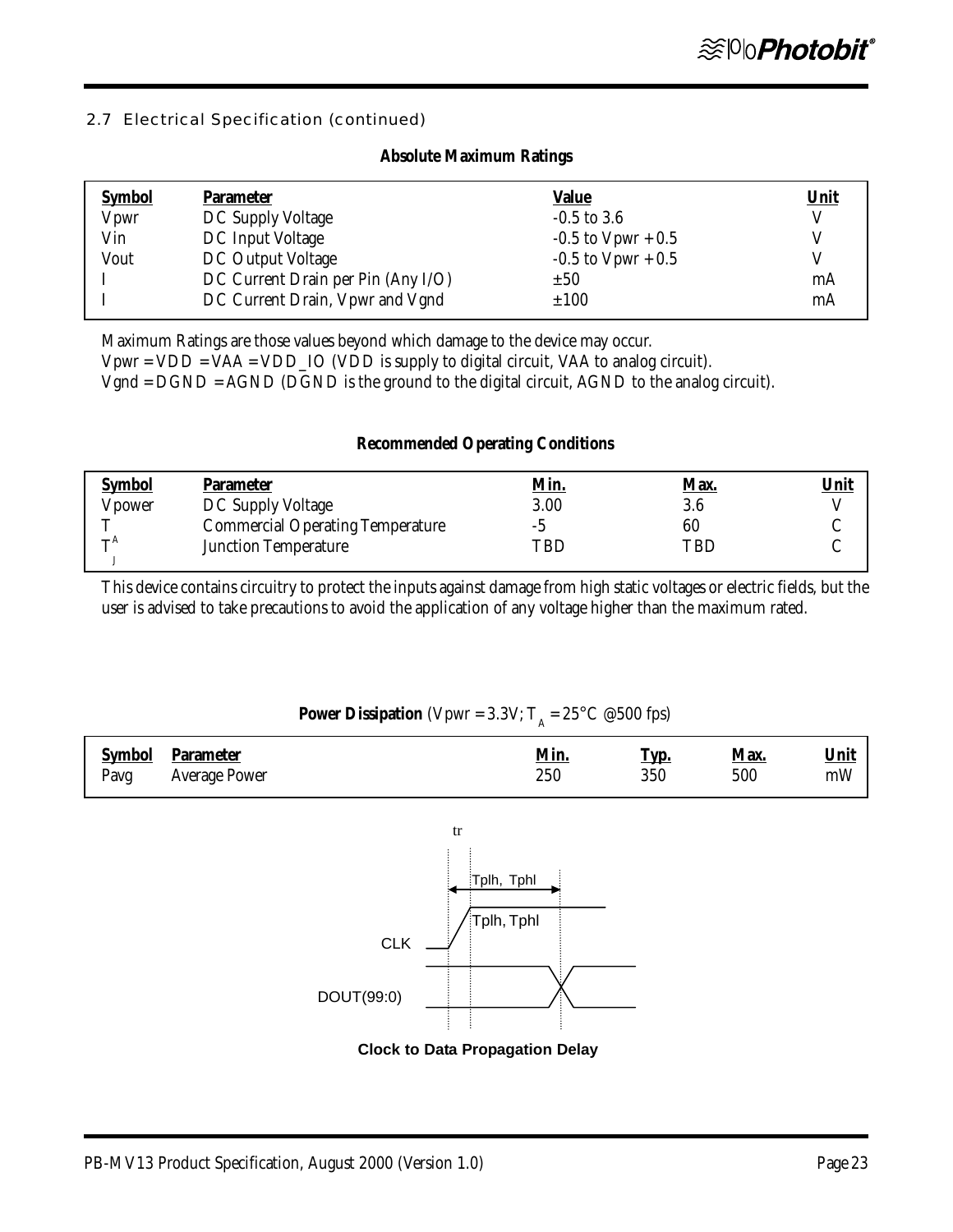## 3.0 Optical

#### 3.1 Optical Specification

| <b>Symbol</b> | <b>Parameter</b>                                      | <u>Тур.</u> | Unit         |
|---------------|-------------------------------------------------------|-------------|--------------|
| $\rm R$       | Responsivity (ADC VREF=1V)                            | 1000        | LSB/lux-sec. |
| DSNU, HF      | Dark signal non-uniformity, high spatial frequency    | < 0.4       | $%$ rms      |
| DSNU, LF      | Dark signal non-uniformity, low spatial frequency     | $<$ 3       | $%$ p-p      |
| Vdrk          | Output referred dark signal                           | 300         | bits/sec     |
| $Dyn_I$       | Internal dynamic range                                | 59          | dB           |
| PRNU, HF      | Photo response non-uniformity, high spatial frequency | < 0.6       | $%$ rms      |
| PRNU, LF      | Photo response non-uniformity, low spatial frequency  | < 10        | $%$ p-p      |
| Kdrk          | Dark current temperature coefficient                  | 100         | $\%$ /8°C    |
|               |                                                       |             |              |

**Image Sensor Characteristics (** $T_A = 25^{\circ}C$ **)** 

For additional details regarding the defect specifications please contact Photobit.

## **Pixel Array**

| <b>Symbol</b>     | <b>Parameter</b>                 | <u>Тур.</u>    | <u>Unit</u> |
|-------------------|----------------------------------|----------------|-------------|
| Resolution        | Number of pixels in active image | 1280 x 1024    | pixels      |
| Pixel size        | X-Y dimensions                   | $12 \times 12$ | $\mu$ m     |
| Pixel pitch       | Center-to-center pixel spacing   | 12             | $\mu$ m     |
| Pixel fill factor | Area of drawn active area        | 40             | %           |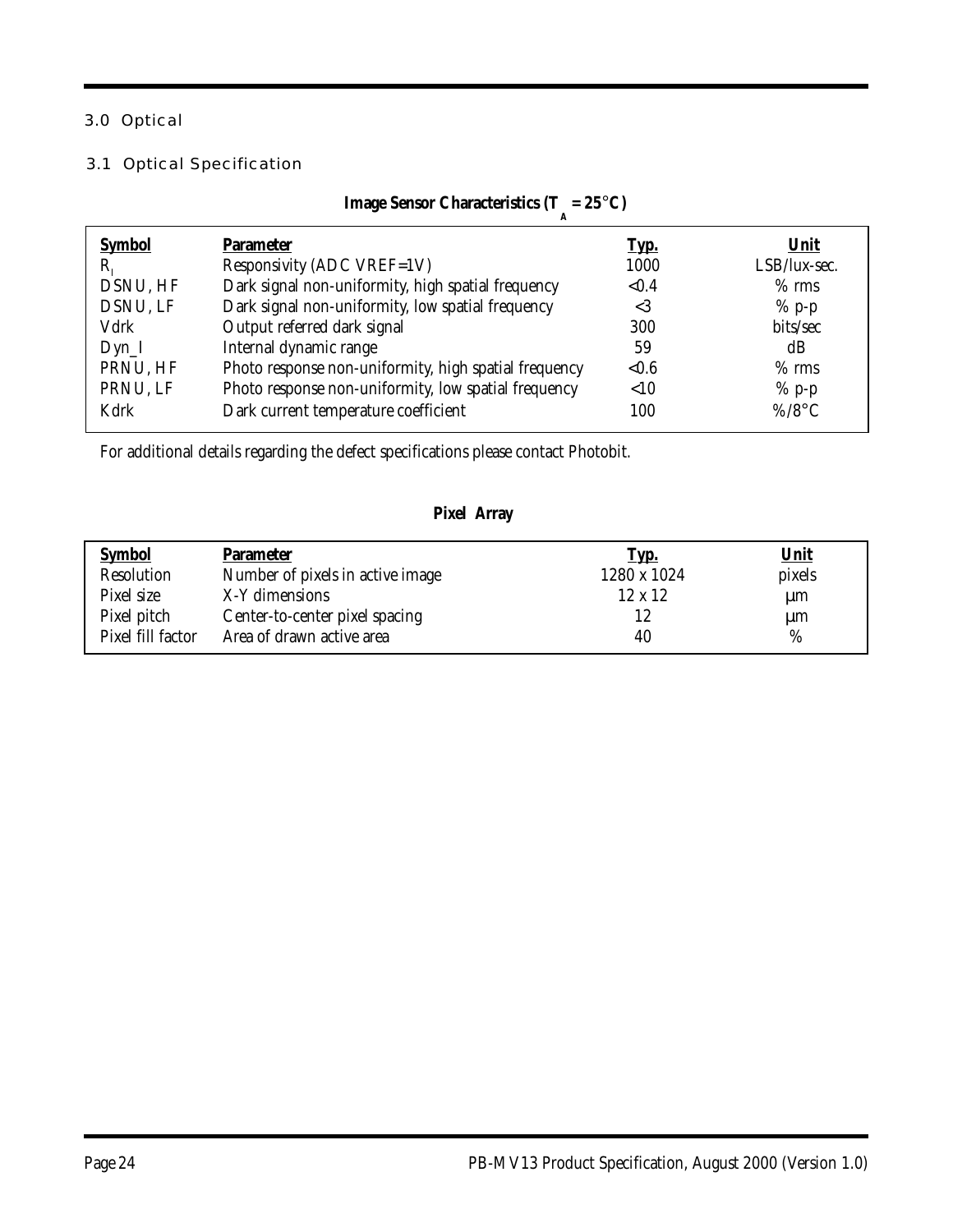#### 3.2 Quantum Efficiency





|        | Monochrome | Blue       | Green      | Red        |        | Monochrome | Blue       | Green      | Red        |
|--------|------------|------------|------------|------------|--------|------------|------------|------------|------------|
| Wave-  | Quantum    | Quantum    | Quantum    | Quantum    | Wave-  | Quantum    | Quantum    | Quantum    | Quantum    |
| length | efficiency | efficiency | efficiency | efficiency | length | efficiency | efficiency | efficiency | efficiency |
| (nm)   | (%)        | (%)        | (%)        | (%)        | (nm)   | (%)        | (%)        | (%)        | (%)        |
| 389.9  | 12.12      |            |            |            | 749.9  | 8.90       | 5.74       | 7.59       | 10.17      |
| 399.9  | 14.12      | 6.95       | 2.00       | 1.95       | 759.8  | 8.24       | 6.03       | 7.95       | 9.99       |
| 409.9  | 15.46      | 9.05       | 2.34       | 1.98       | 769.8  | 7.74       | 6.00       | 7.75       | 9.32       |
| 419.9  | 17.97      | 10.99      | 2.71       | 2.07       | 779.8  | 7.48       | 6.00       | 7.38       | 8.50       |
| 430.0  | 19.03      | 13.04      | 3.35       | 2.27       | 789.8  | 5.93       | 6.63       | 7.54       | 8.42       |
| 440.0  | 19.82      | 14.91      | 4.05       | 2.51       | 799.8  | 5.50       | 8.10       | 8.49       | 9.25       |
| 450.0  | 20.81      | 16.23      | 5.10       | 2.79       | 809.7  | 5.97       | 9.36       | 9.35       | 9.98       |
| 460.0  | 21.41      | 17.91      | 6.99       | 3.46       | 819.7  | 5.27       | 9.38       | 9.13       | 9.61       |
| 469.9  | 22.50      | 18.29      | 8.91       | 4.05       | 829.7  | 4.92       | 9.27       | 9.00       | 9.41       |
| 479.9  | 22.75      | 18.06      | 10.55      | 4.48       | 839.7  | 5.03       | 8.64       | 8.55       | 8.73       |
| 489.9  | 22.73      | 17.01      | 12.01      | 4.83       | 849.7  | 4.38       | 7.67       | 7.67       | 7.67       |
| 499.9  | 23.44      | 15.90      | 14.01      | 5.31       | 859.7  | 3.69       | 7.01       | 6.93       | 7.01       |
| 509.9  | 23.23      | 14.28      | 16.29      | 5.81       | 869.7  | 3.81       | 6.69       | 6.69       | 6.69       |
| 520.0  | 21.88      | 12.32      | 18.14      | 6.17       | 879.7  | 3.77       | 5.78       | 5.91       | 5.78       |
| 530.0  | 21.01      | 10.34      | 19.23      | 6.45       | 889.7  | 2.96       | 4.69       | 4.78       | 4.69       |
| 540.0  | 21.77      | 8.32       | 19.37      | 6.56       | 899.7  | 2.37       | 4.22       | 4.26       | 4.17       |
| 550.0  | 20.88      | 6.46       | 18.12      | 6.29       | 909.7  | 2.42       | 4.18       | 4.22       | 4.18       |
| 560.0  | 19.55      | 5.30       | 16.97      | 6.12       | 919.7  | 2.44       | 3.88       | 3.88       | 3.88       |
| 570.0  | 17.21      | 4.65       | 15.44      | 6.36       | 929.7  | 1.97       | 3.14       | 3.17       | 3.14       |
| 579.9  | 18.49      | 4.38       | 13.81      | 7.80       | 939.7  | 1.60       | 2.78       | 2.68       | 2.78       |
| 589.8  | 17.49      | 4.14       | 11.52      | 10.05      | 949.7  | 1.52       | 2.68       | 2.57       | 2.67       |
| 599.9  | 16.39      | 3.80       | 9.00       | 11.84      | 959.7  | 1.62       | 2.47       | 2.43       | 2.47       |
| 609.9  | 15.93      | 3.61       | 7.23       | 13.01      | 969.7  | 1.36       | 1.97       | 1.90       | 1.98       |
| 619.9  | 15.01      | 3.46       | 5.95       | 13.19      | 979.7  | 1.03       | 1.49       | 1.43       | 1.49       |
| 629.9  | 14.92      | 3.34       | 5.12       | 12.69      | 989.7  | 0.81       | 1.30       | 1.25       | 1.30       |
| 639.9  | 13.98      | 3.52       | 4.95       | 12.89      | 999.7  | 0.79       | 1.25       | 1.25       | 1.22       |
| 649.9  | 14.16      | 3.45       | 4.54       | 11.83      | 1009.7 | 0.77       | 1.10       | 1.11       | 1.10       |
| 659.9  | 11.55      | 3.59       | 4.52       | 11.52      | 1019.7 | 0.66       | 0.84       | 0.80       | 0.85       |
| 669.9  | 11.85      | 3.74       | 4.69       | 10.91      | 1029.7 | 0.45       | 0.57       | 0.54       | 0.57       |
| 679.9  | 12.51      | 4.18       | 5.32       | 11.18      | 1039.6 | 0.34       | 0.43       | 0.41       | 0.43       |
| 689.9  | 11.11      | 4.42       | 5.83       | 10.57      | 1049.6 | 0.25       | 0.37       | 0.35       | 0.37       |
| 699.9  | 11.17      | 4.57       | 6.15       | 10.11      | 1059.6 | 0.23       | 0.28       | 0.28       | 0.28       |
| 709.9  | 8.80       | 4.94       | 6.75       | 10.22      | 1069.6 | 0.16       | 0.20       | 0.19       | 0.20       |
| 719.9  | 9.82       | 5.16       | 6.98       | 10.43      | 1079.6 | 0.13       | 0.13       | 0.12       | 0.13       |
| 729.9  | 8.82       | 5.12       | 6.87       | 9.99       | 1089.6 | 0.08       | 0.08       | 0.08       | 0.09       |
| 739.9  | 7.67       | 5.34       | 7.09       | 10.02      | 1099.6 | 0.05       | 0.06       | 0.06       | 0.07       |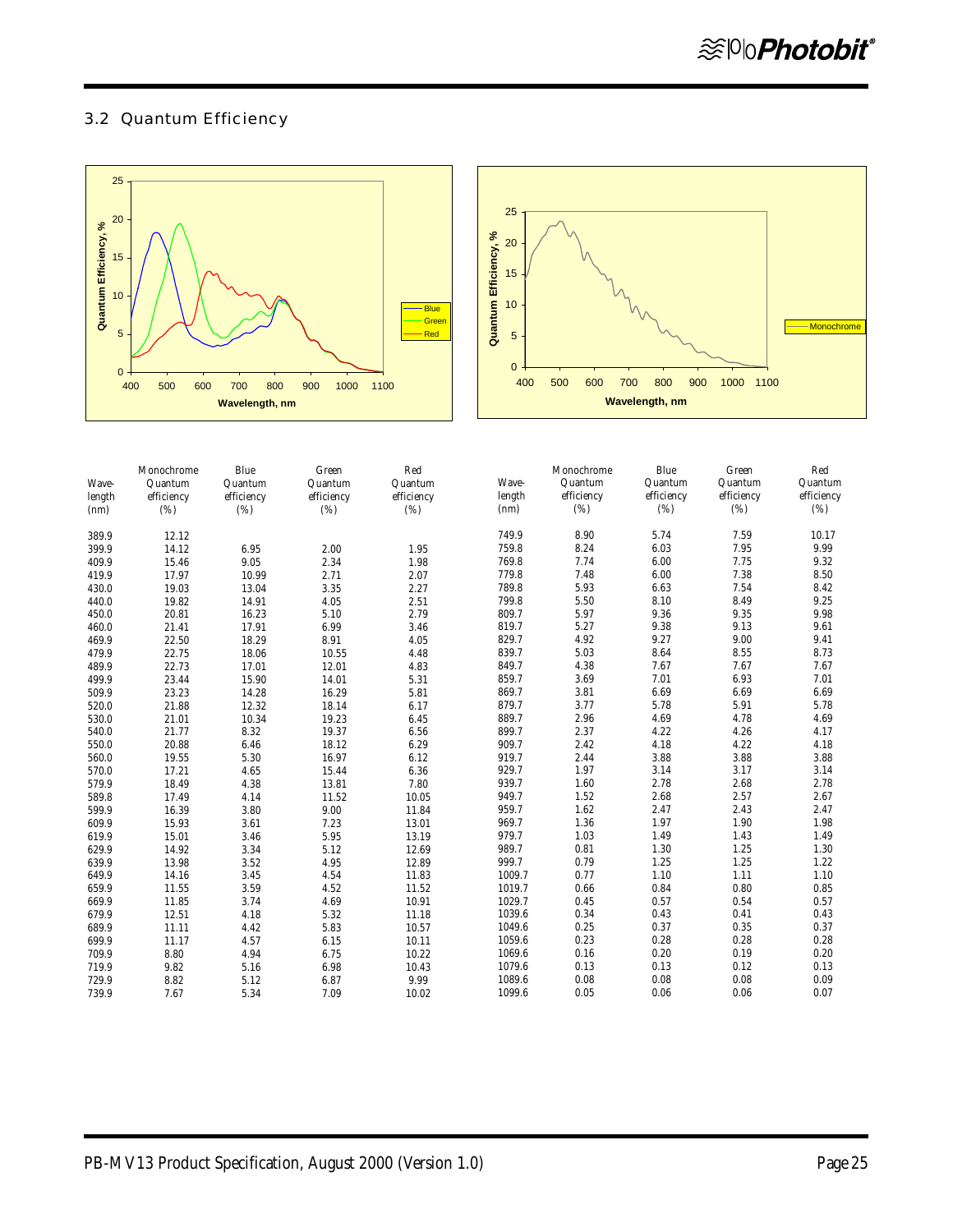## 3.3 Lens Selection

Much of the specific information in this section is explained in detail in the Technology section on the Photobit website. The following information applies specifically to the Photobit PB-MV13 megapixel image sensor.

## Format

The diagonal of the image sensor array, 19.67 mm, fits most closely, but not exactly, within the optical format corresponding to the 1-inch specification. Some 1-inch optical format lenses have been shown to work well with this sensor.

## **Mounting**

Several lens mounting standards exist that specify the threading of the lens' barrel as well as the distance the back flange of the lens should be from the image sensor for the lens to properly form an image. Typical lens mounting standards for the PB-MV13 are:

|              | Mount Mounting |                                          |
|--------------|----------------|------------------------------------------|
|              |                | Name Threads Back-Flange-to-Image-Sensor |
| $C = 1 - 32$ |                | 17.526 mm                                |
| CS           | $1 - 32$       | $12.5 \text{ mm}$                        |

## Field of View and Focal Length

The field of view of an imaging system will depend on both the focal length of the imaging lens and the width of the image sensor. As most of the image information humans pay attention to generally falls within a 45-degree horizontal field of view, many camera systems attempt to imitate this field of view. However, in some cases a telephoto system (with a narrow field of view, say less than 20 degrees), or a wide angle system (with a wide field of view, say more than 60 degrees) may be desired. The approximate field of view that an imaging system can achieve is shown in the following equation:

 $heta \approx 2 \tan^{-1} \left( \frac{w}{2f} \right)$ *w*  $heta \approx 2 \tan^{-1} \left( \frac{1}{2} \right)$ 

where  $\theta$  is the field of view, tan<sup>-1</sup> is the trigonometric function arc-tangent, w is the width of the image sensor, and f is the focal length of the imaging lens. For example, the imaging system's diagonal field of view can be determined by using the diagonal of the image sensor (19.67 mm) for w and a particular lens' focal length for f. Alternatively, the imaging system's horizontal field of view can be determined by using the horizontal of the image sensor (15.36 mm) for w and a particular lens' focal length for f. A lens with an approximately 50 mm focal length will provide a n 18-degree horizontal field of view with a PB-MV13 (keep in mind that the above equation is a simplified approximation).

## F-Number

The f-number, or f/#, of an imaging lens is the ratio of the lens' focal length to its open aperture diameter. Every doubling in f-number reduces the light to the sensor by a factor of four. For example, a lens set at f/1.4 lets in four times more light than that same lens when it is set at f/2.8. Low f-number lenses capture a lot of light for delivery to the image sensor, but also require careful focus. Higher f-number lenses capture less light for delivery to the image sensor, and do not require as much effort to bring the imaging system to focus. Low f-number lenses generally cost more than high f-number lenses of similar overall performance. Typical f-numbers for various imaging systems are:

- F-# Imaging application
- 1.4 Low-light level imaging, manual focus systems
- 2.0 Typical for PC and other small form cameras
- 2.8 Common in digital still cameras
- 4.0+ Often used in machine vision applications

Typical f-numbers will range from 1.8 to 2.8. For example, most S-mount lenses come with a fixed f-number of f/2.0.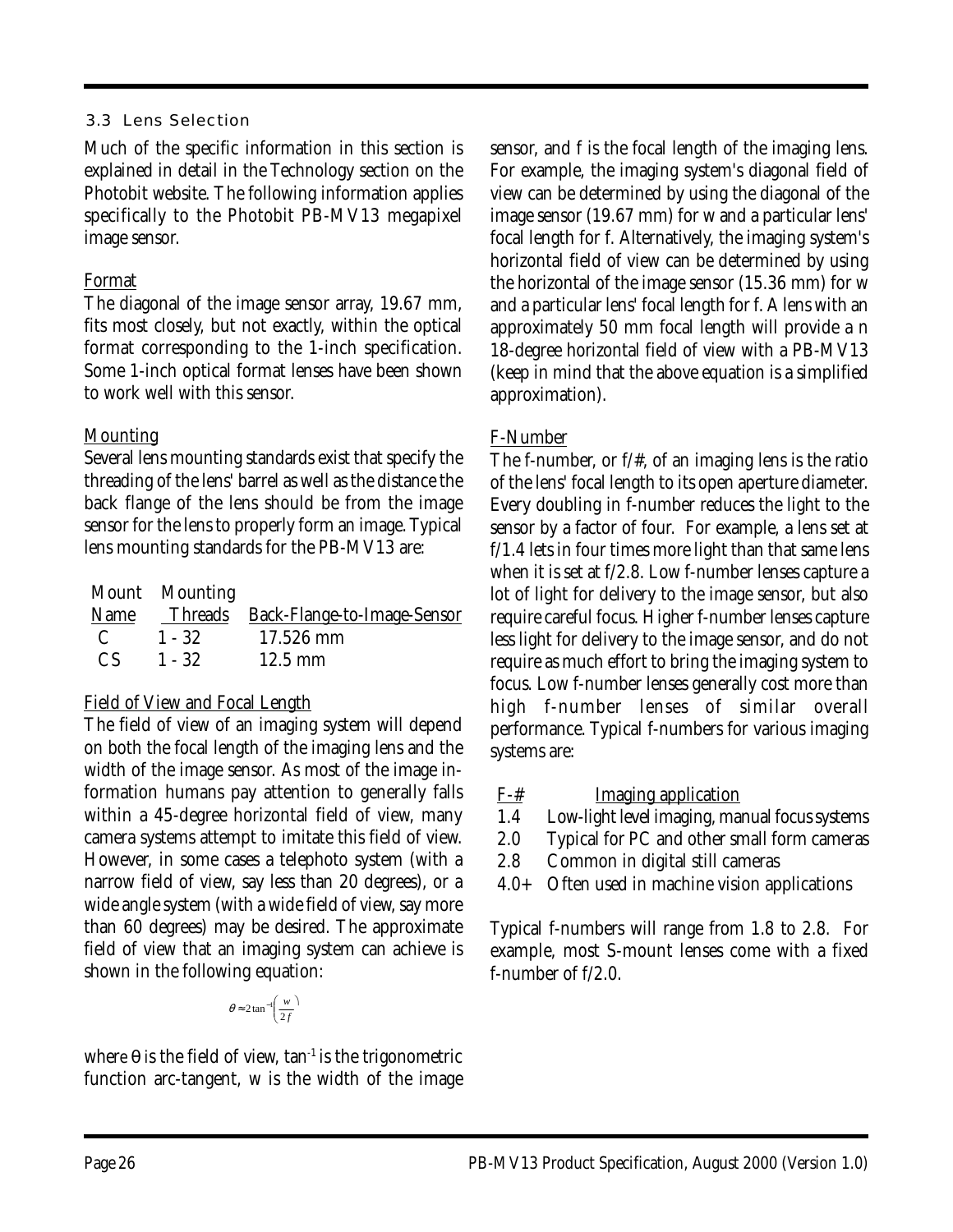#### 3.3 Lens Selection (continued)

### MTF

Modulation Transfer Function (MTF) is a technical term that quantifies how well a particular system propagates information. For cameras, the "system" is the lens and the sensor, and the "information" is the picture they are capturing. MTF ranges from zero (no information gets through) to 100 (all information gets through), and is always specified in terms of information density. In most imaging systems, the MTF is limited by the performance of the imaging lens. A lens must be able to transfer enough information to the image sensor to be able to resolve details in the image that are as small as the pixels in the image sensor. The pixels are set on a 12-micron pitch (the center of one pixel is 12 microns from the center of its neighboring pixel). Thus, a lens used should be able to resolve image features as small as 12 microns. Typically, a lens' MTF is plotted as a function of the number of line pairs per millimeter the lens is attempting to resolve (more line pairs per millimeter mean higher information densities). For an electronic imaging system, one line pair will correspond to two image sensor pixels (each pixel can resolve one line). This is equated as:

 $L_P / mm = \frac{1}{2z}$ where LP/mm means line pairs per millimeter and z is the image sensor's pixel pitch, in millimeters. For the PB-MV13,  $z = 0.012$  mm, such that the PB-MV13 has 42 LP/mm. Thus, a lens should provide an acceptable level of MTF all the way out to 42 LP/mm. For most lenses, the MTF will be highst in the center of the images they form, and gradually drop off toward the edges of the images they form. As well, MTFs at low values of LP/mm will generally be larger than MTFs at high values of LP/mm. One of the many trade-offs that must be decided by the end user is how high the MTF needs to be for a particular imaging situation. Generally, near an image sensor's LP/mm good MTFs are higher than 40, moderate MTFs are from 20 to 40, and poor MTFs are less than 20.

#### Infrared Cut-Off Filters

In most visible imaging situations it is necessary to include a filter in the imaging path that blocks infrared (IR) light from reaching the image sensor. This filter is called an IR cut-off filter. Various forms of IR cut-off filters are available, some absorptive (like Hoya's CM500 or Schott's BG18) and some reflective (i.e., dielectric stacks). Infrared light poses a problem to visible imaging because its presence blurs and decreases the MTF in the images formed by a lens. Since human vision only extends across a narrow range of the electromagnetic spectrum, camera systems hoping to capture images that look like the images our eyes capture must not capture light outside of our vision range. Silicon-based light detectors (like the ones in the PB-MV13's pixels) detect light from the very deep blue to the near infrared. Thus, a filter must exist in the light's path that keeps the infrared from reaching the image sensor's pixels. In most cases, it is important that such a filter begin blocking light around 650 nm (in the deep red) and continue blocking it until at least 1100 nm (in the near IR). In most camera systems, the IR cut-off filter is included in the imaging lens.However, this point must be verified by a lens vendor when a particular lens is chosen for use with an image sensor.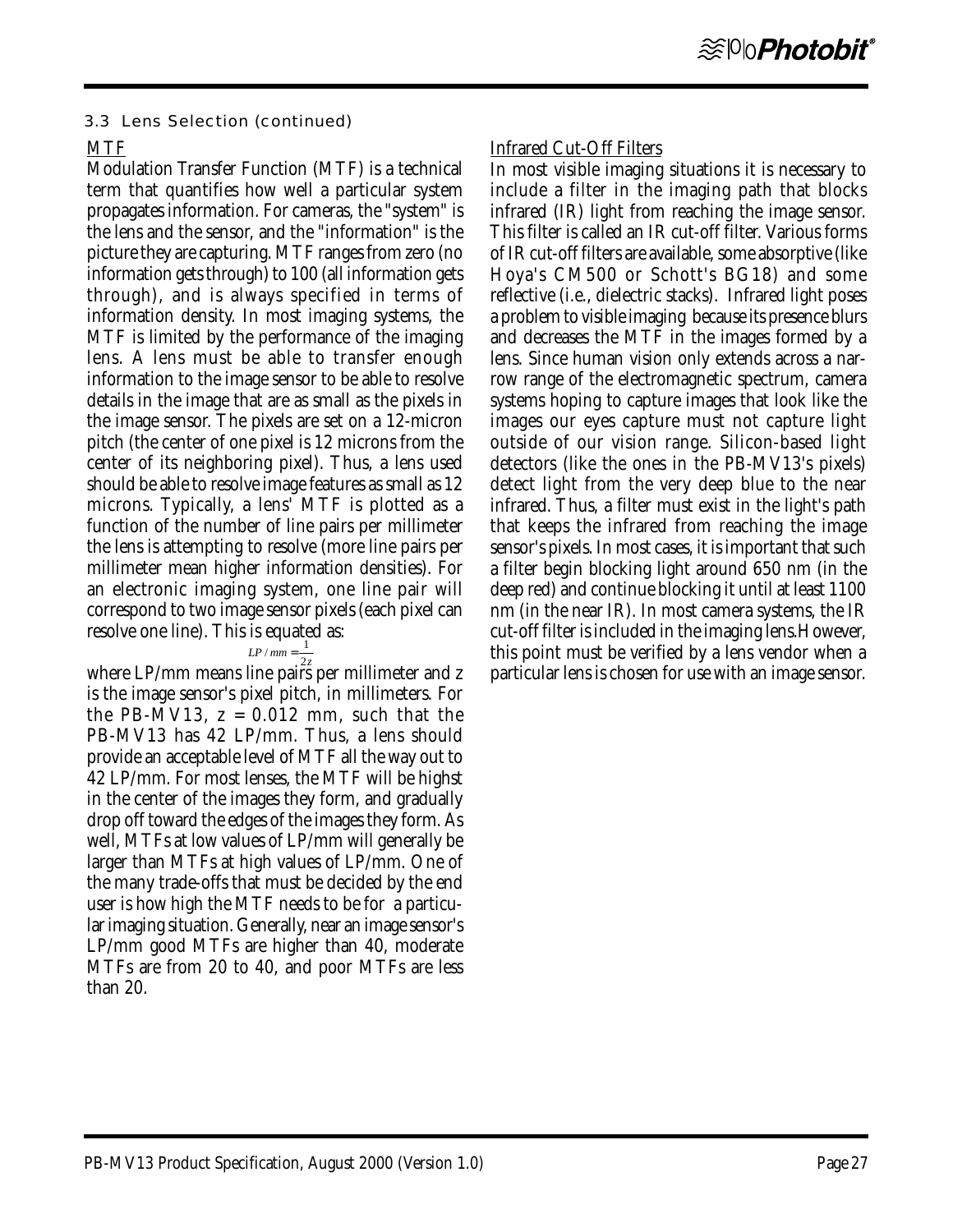#### 3.3 Lens Selection (continued)

## C-Mount Lens Shroud for PB-MV13 and Socket Note: This shroud is designed to accommodate the PB-MV13 when it is inserted into a PGA socket. These dimensions are based on the MILL MAX #510-93-281-19-081003 socket (www.mill-max.com).

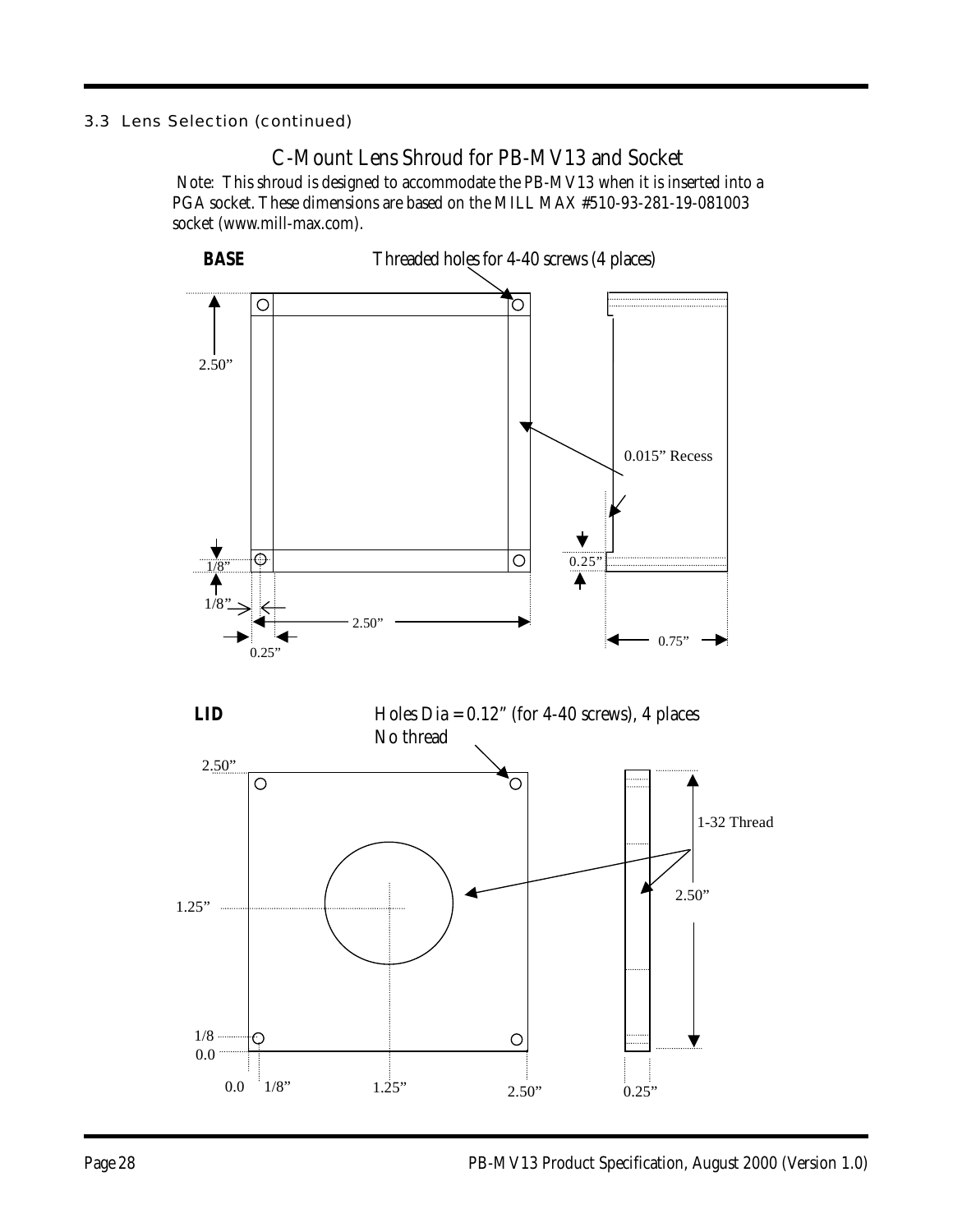#### 4.0 Mechanical

4.1 Package (280-Pin Ceramic PGA)



Top View

UNITS: INCHES EXCEPT WHERE NOTED

#### Notes:

1. Gold Plate 60m inches minimum over 50~350m inches nickel.

2. Sensor is centered on package, pixel array is off-center.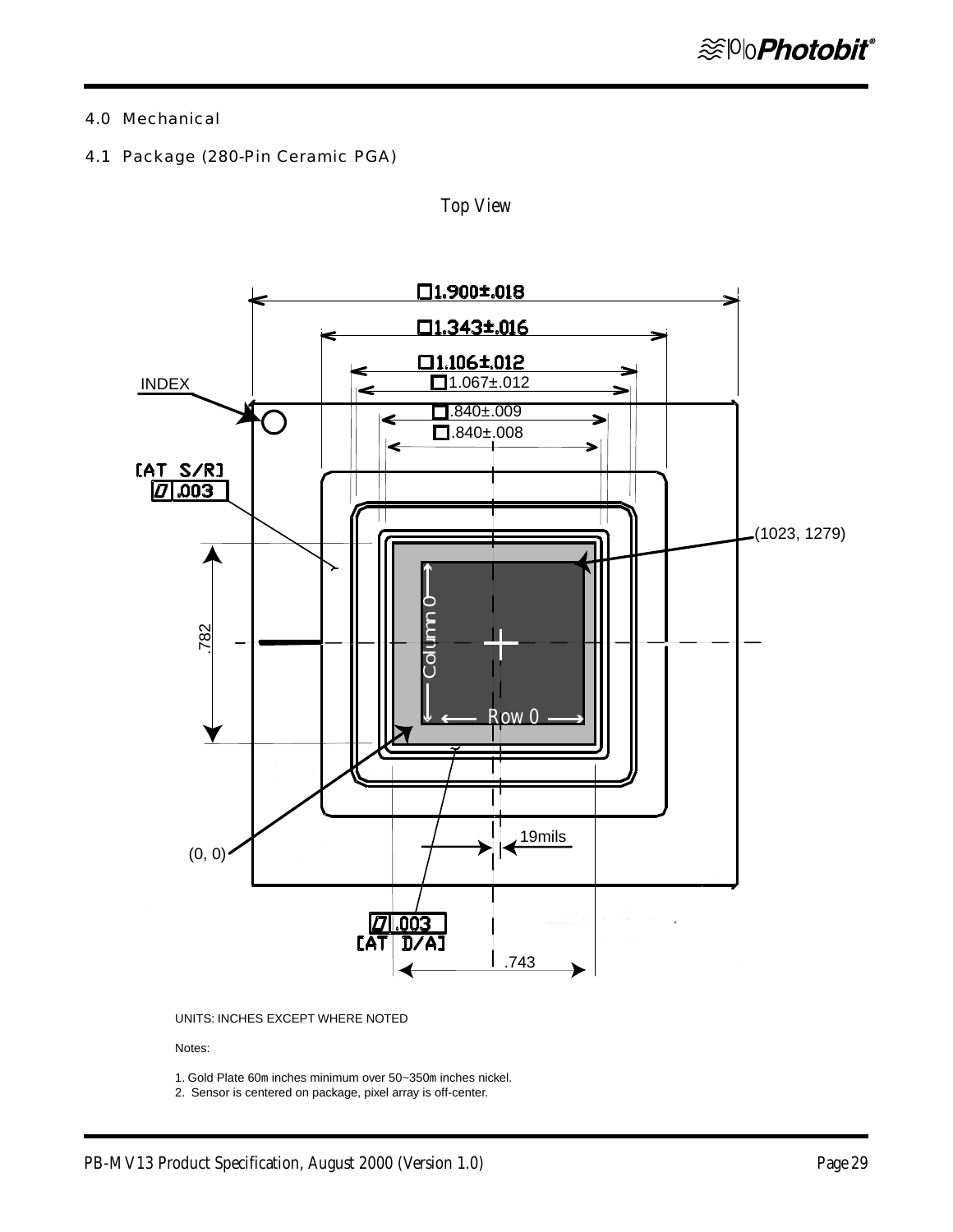4.1 Package (280-Pin Ceramic PGA) (continued)



Side View

Notes:

- 1. Die thickness TBD mils ± TBD mils.
- 2. D-253 glass lid thickness  $31\pm2$  mils.
- 3. Glass lid epoxy thickness TBD mils ± TBD mils.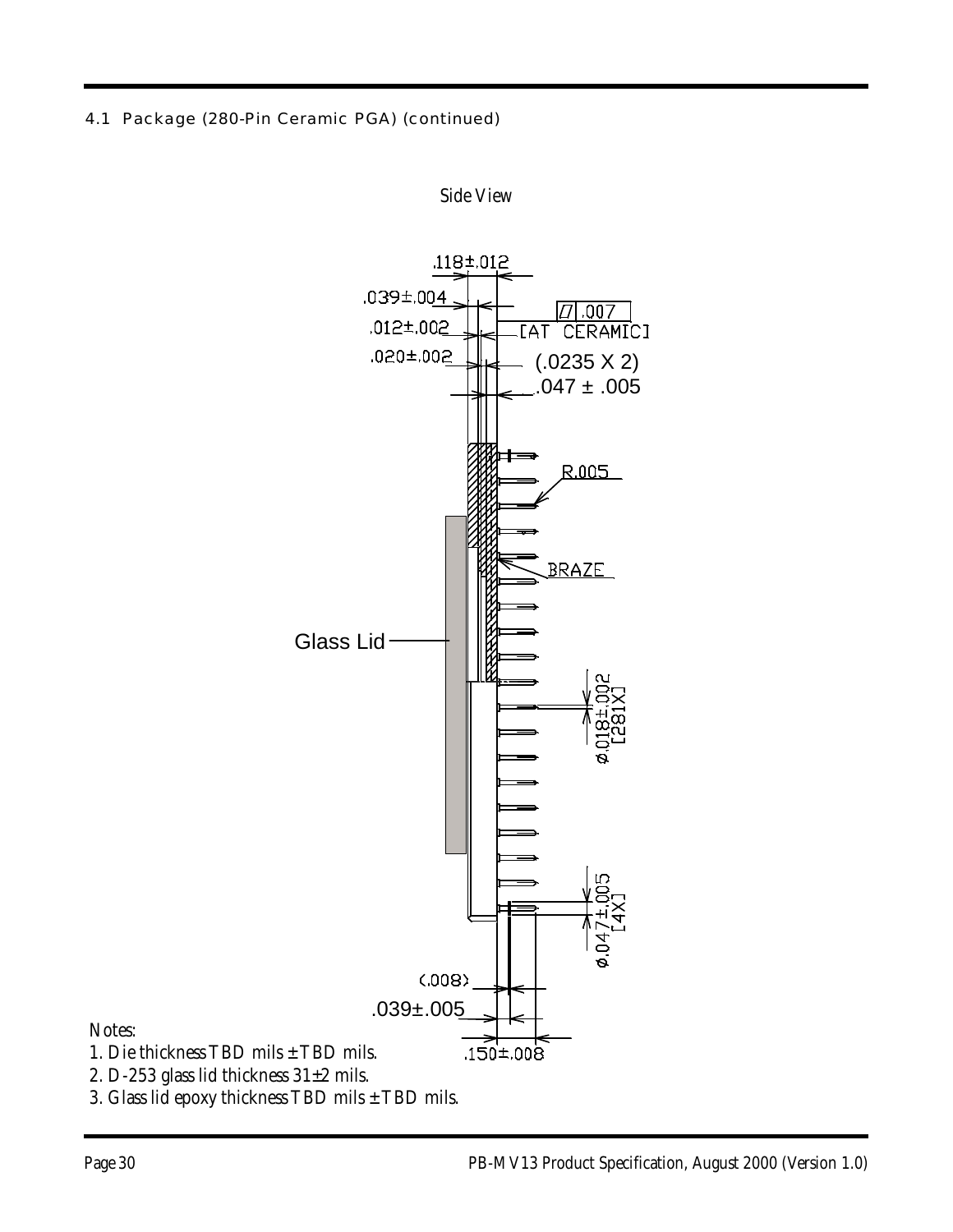4.1 Package (280-Pin Ceramic PGA) (continued)



Bottom View

UNITS: INCHES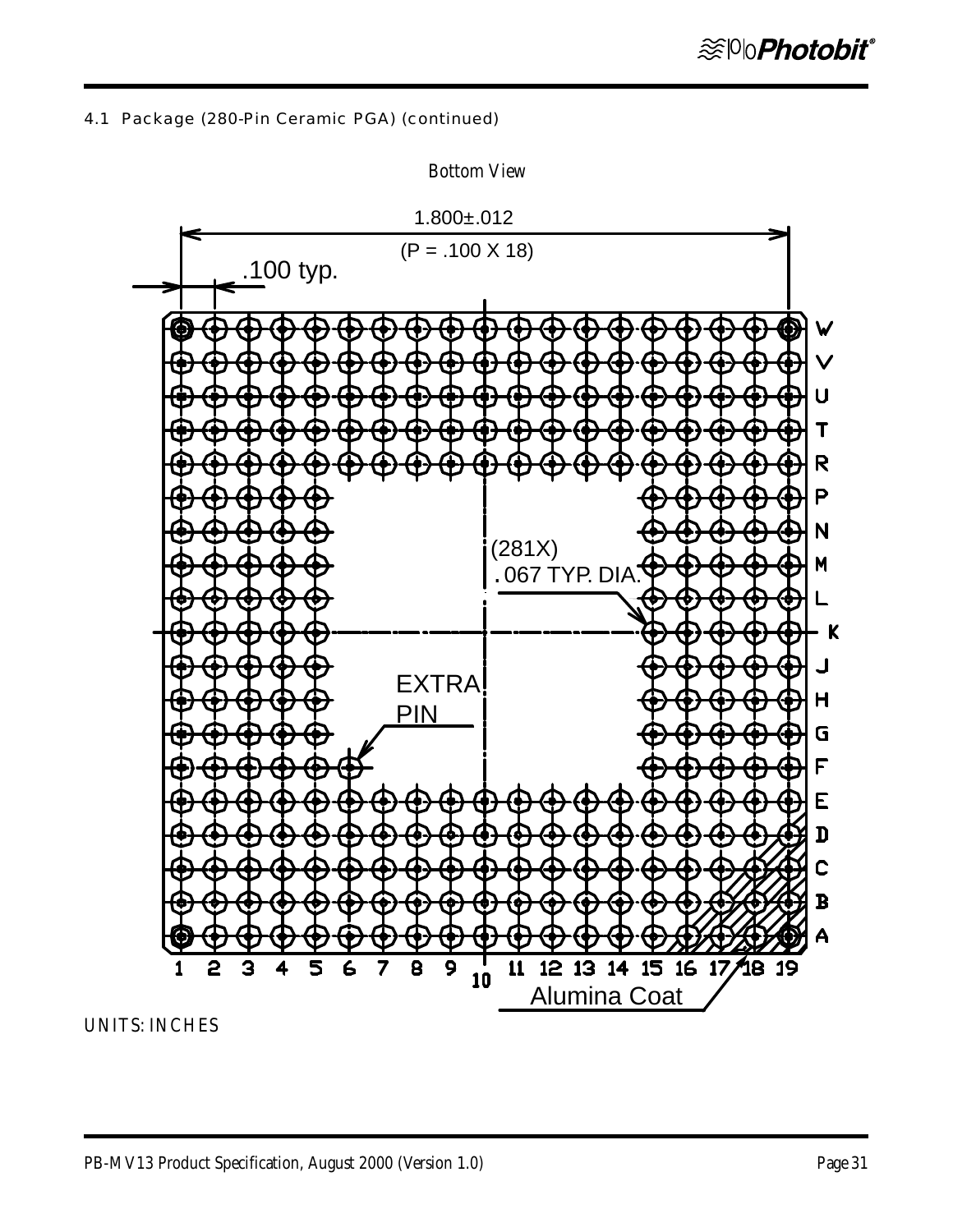4.1 Package (280-Pin CQFP) (continued)

TBD